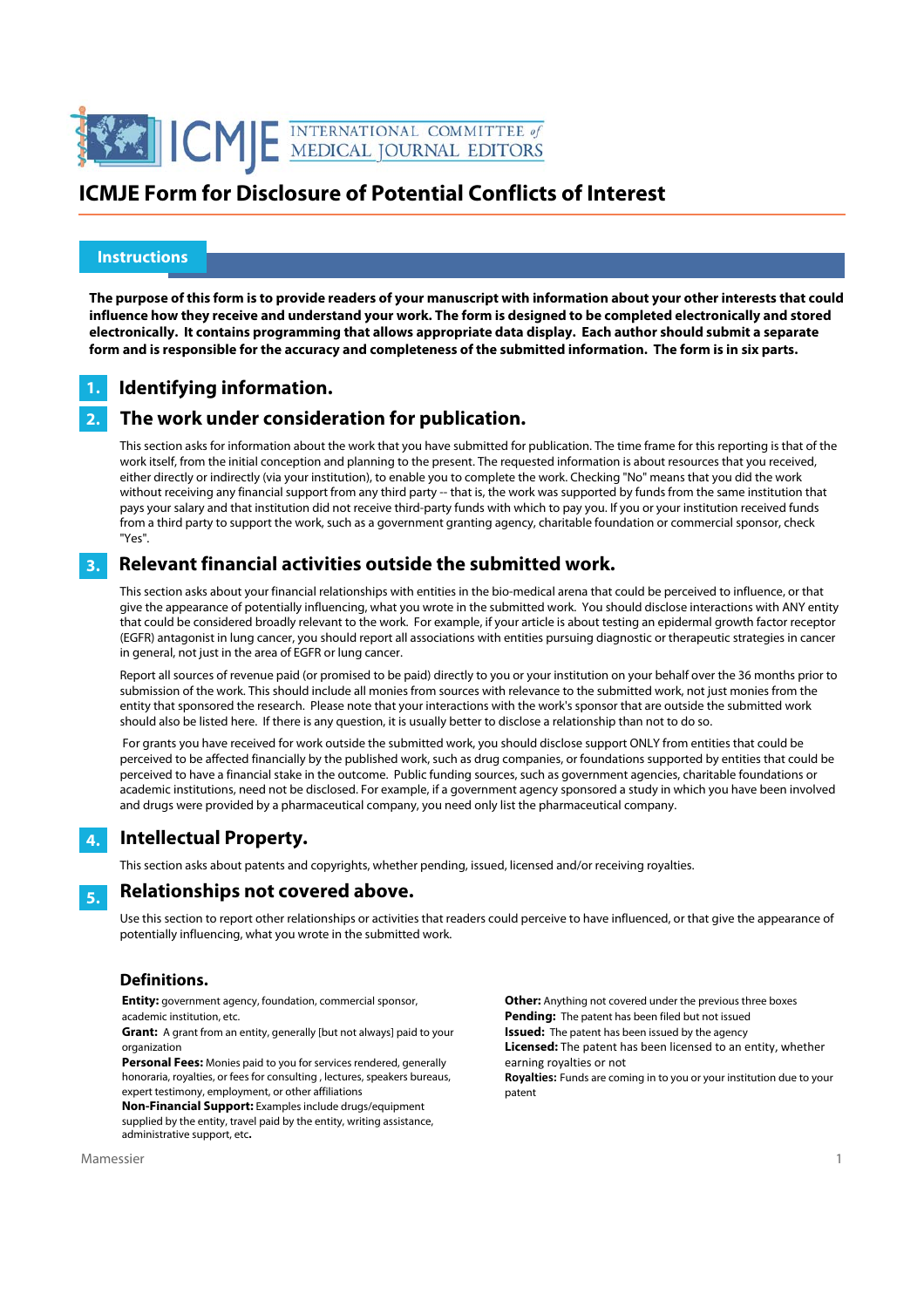

| <b>Section 1.</b>                                                                                                                                                                                                                                                                                                                                                                                                                                                | <b>Identifying Information</b>                                            |                                     |                                                           |                            |  |
|------------------------------------------------------------------------------------------------------------------------------------------------------------------------------------------------------------------------------------------------------------------------------------------------------------------------------------------------------------------------------------------------------------------------------------------------------------------|---------------------------------------------------------------------------|-------------------------------------|-----------------------------------------------------------|----------------------------|--|
| 1. Given Name (First Name)<br>Emilie                                                                                                                                                                                                                                                                                                                                                                                                                             |                                                                           | 2. Surname (Last Name)<br>Mamessier |                                                           | 3. Date<br>14-January-2014 |  |
| 4. Are you the corresponding author?                                                                                                                                                                                                                                                                                                                                                                                                                             |                                                                           | $V$ Yes                             | No                                                        |                            |  |
| 5. Manuscript Title<br>Nature and importance of follicular lymphoma precursors                                                                                                                                                                                                                                                                                                                                                                                   |                                                                           |                                     |                                                           |                            |  |
|                                                                                                                                                                                                                                                                                                                                                                                                                                                                  | 6. Manuscript Identifying Number (if you know it)<br>HAEMATOL/2013/085548 |                                     |                                                           |                            |  |
|                                                                                                                                                                                                                                                                                                                                                                                                                                                                  |                                                                           |                                     |                                                           |                            |  |
| <b>Section 2.</b>                                                                                                                                                                                                                                                                                                                                                                                                                                                | The Work Under Consideration for Publication                              |                                     |                                                           |                            |  |
| Did you or your institution at any time receive payment or services from a third party (government, commercial, private foundation, etc.) for<br>any aspect of the submitted work (including but not limited to grants, data monitoring board, study design, manuscript preparation,<br>statistical analysis, etc.)?                                                                                                                                             |                                                                           |                                     |                                                           |                            |  |
| Are there any relevant conflicts of interest?<br>$\mathbf{v}$ No<br>Yes                                                                                                                                                                                                                                                                                                                                                                                          |                                                                           |                                     |                                                           |                            |  |
| <b>Section 3.</b>                                                                                                                                                                                                                                                                                                                                                                                                                                                |                                                                           |                                     | Relevant financial activities outside the submitted work. |                            |  |
| Place a check in the appropriate boxes in the table to indicate whether you have financial relationships (regardless of amount<br>of compensation) with entities as described in the instructions. Use one line for each entity; add as many lines as you need by<br>clicking the "Add +" box. You should report relationships that were present during the 36 months prior to publication.<br>Are there any relevant conflicts of interest?<br>  No<br>Yes<br>V |                                                                           |                                     |                                                           |                            |  |
| <b>Section 4.</b>                                                                                                                                                                                                                                                                                                                                                                                                                                                | <b>Intellectual Property -- Patents &amp; Copyrights</b>                  |                                     |                                                           |                            |  |
| Do you have any patents, whether planned, pending or issued, broadly relevant to the work?<br>$\mathbf{v}$ No<br>Yes                                                                                                                                                                                                                                                                                                                                             |                                                                           |                                     |                                                           |                            |  |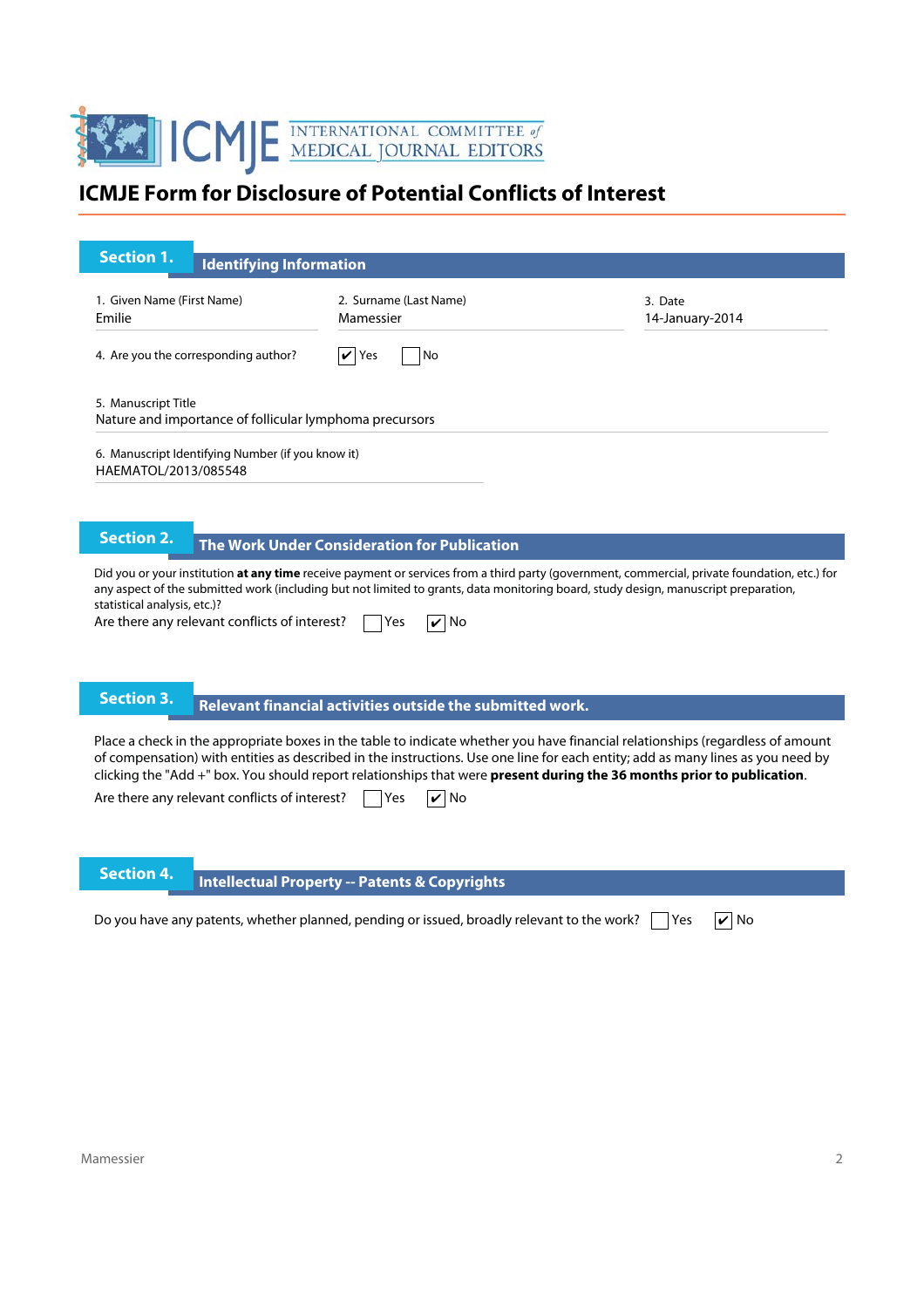

### **Section 5.** Relationships not covered above

Are there other relationships or activities that readers could perceive to have influenced, or that give the appearance of potentially influencing, what you wrote in the submitted work?

 $\Box$  Yes, the following relationships/conditions/circumstances are present (explain below):

 $\boxed{\mathbf{v}}$  No other relationships/conditions/circumstances that present a potential conflict of interest

At the time of manuscript acceptance, journals will ask authors to confirm and, if necessary, update their disclosure statements. On occasion, journals may ask authors to disclose further information about reported relationships.

## **Disclosure Statement Section 6.**

Based on the above disclosures, this form will automatically generate a disclosure statement, which will appear in the box below.

Dr. Mamessier has nothing to disclose.

### **Evaluation and Feedback**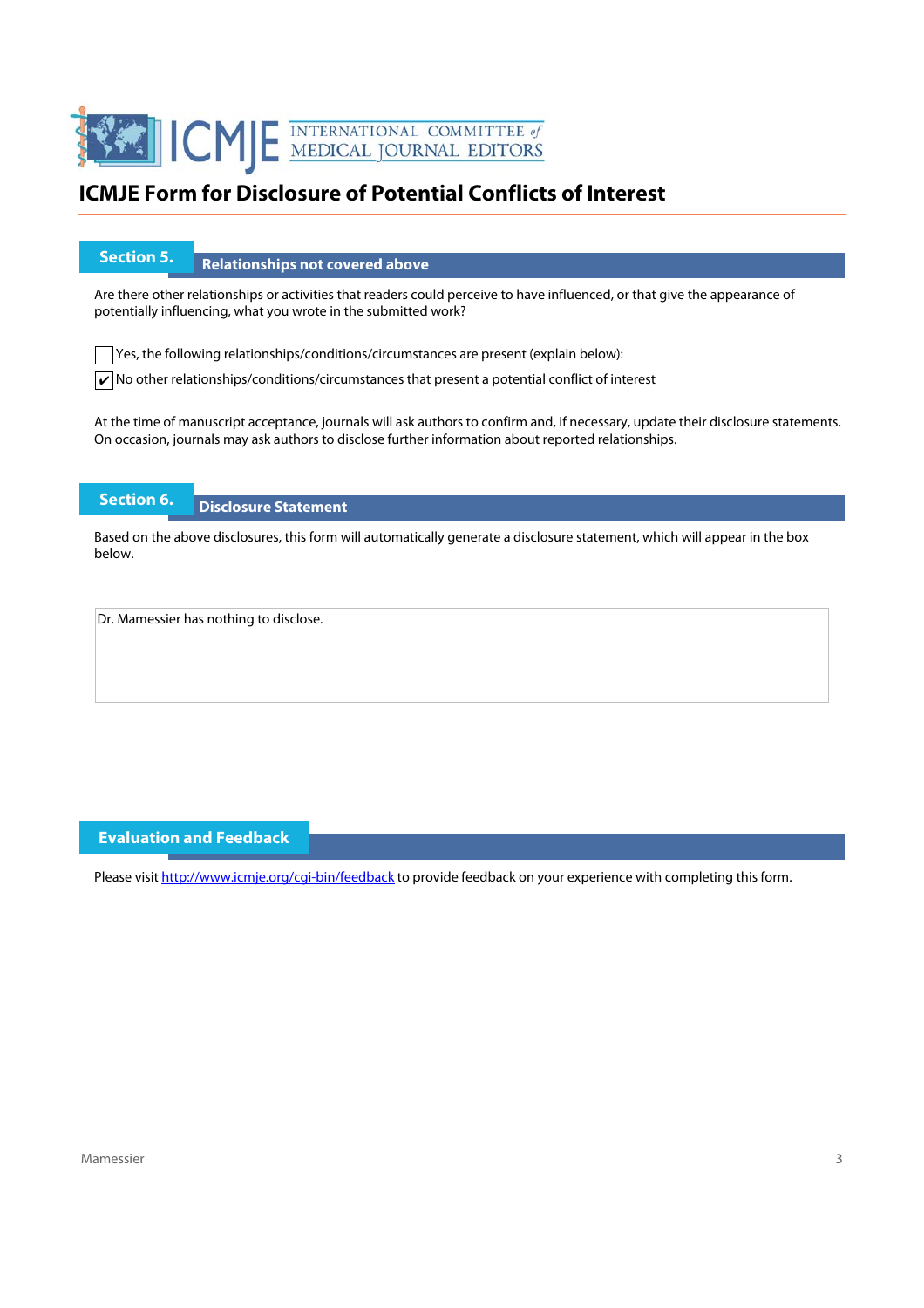

#### **Instructions**

**2.**

**4.**

**5.**

**The purpose of this form is to provide readers of your manuscript with information about your other interests that could influence how they receive and understand your work. The form is designed to be completed electronically and stored electronically. It contains programming that allows appropriate data display. Each author should submit a separate form and is responsible for the accuracy and completeness of the submitted information. The form is in six parts.** 

#### **Identifying information. 1.**

### **The work under consideration for publication.**

This section asks for information about the work that you have submitted for publication. The time frame for this reporting is that of the work itself, from the initial conception and planning to the present. The requested information is about resources that you received, either directly or indirectly (via your institution), to enable you to complete the work. Checking "No" means that you did the work without receiving any financial support from any third party -- that is, the work was supported by funds from the same institution that pays your salary and that institution did not receive third-party funds with which to pay you. If you or your institution received funds from a third party to support the work, such as a government granting agency, charitable foundation or commercial sponsor, check "Yes".

#### **Relevant financial activities outside the submitted work. 3.**

This section asks about your financial relationships with entities in the bio-medical arena that could be perceived to influence, or that give the appearance of potentially influencing, what you wrote in the submitted work. You should disclose interactions with ANY entity that could be considered broadly relevant to the work. For example, if your article is about testing an epidermal growth factor receptor (EGFR) antagonist in lung cancer, you should report all associations with entities pursuing diagnostic or therapeutic strategies in cancer in general, not just in the area of EGFR or lung cancer.

Report all sources of revenue paid (or promised to be paid) directly to you or your institution on your behalf over the 36 months prior to submission of the work. This should include all monies from sources with relevance to the submitted work, not just monies from the entity that sponsored the research. Please note that your interactions with the work's sponsor that are outside the submitted work should also be listed here. If there is any question, it is usually better to disclose a relationship than not to do so.

 For grants you have received for work outside the submitted work, you should disclose support ONLY from entities that could be perceived to be affected financially by the published work, such as drug companies, or foundations supported by entities that could be perceived to have a financial stake in the outcome. Public funding sources, such as government agencies, charitable foundations or academic institutions, need not be disclosed. For example, if a government agency sponsored a study in which you have been involved and drugs were provided by a pharmaceutical company, you need only list the pharmaceutical company.

### **Intellectual Property.**

This section asks about patents and copyrights, whether pending, issued, licensed and/or receiving royalties.

### **Relationships not covered above.**

Use this section to report other relationships or activities that readers could perceive to have influenced, or that give the appearance of potentially influencing, what you wrote in the submitted work.

#### **Definitions.**

**Entity:** government agency, foundation, commercial sponsor, academic institution, etc.

**Grant:** A grant from an entity, generally [but not always] paid to your organization

**Personal Fees:** Monies paid to you for services rendered, generally honoraria, royalties, or fees for consulting , lectures, speakers bureaus, expert testimony, employment, or other affiliations

**Non-Financial Support:** Examples include drugs/equipment supplied by the entity, travel paid by the entity, writing assistance, administrative support, etc**.**

**Other:** Anything not covered under the previous three boxes **Pending:** The patent has been filed but not issued **Issued:** The patent has been issued by the agency **Licensed:** The patent has been licensed to an entity, whether earning royalties or not **Royalties:** Funds are coming in to you or your institution due to your patent

Broussais-Guillaumot 1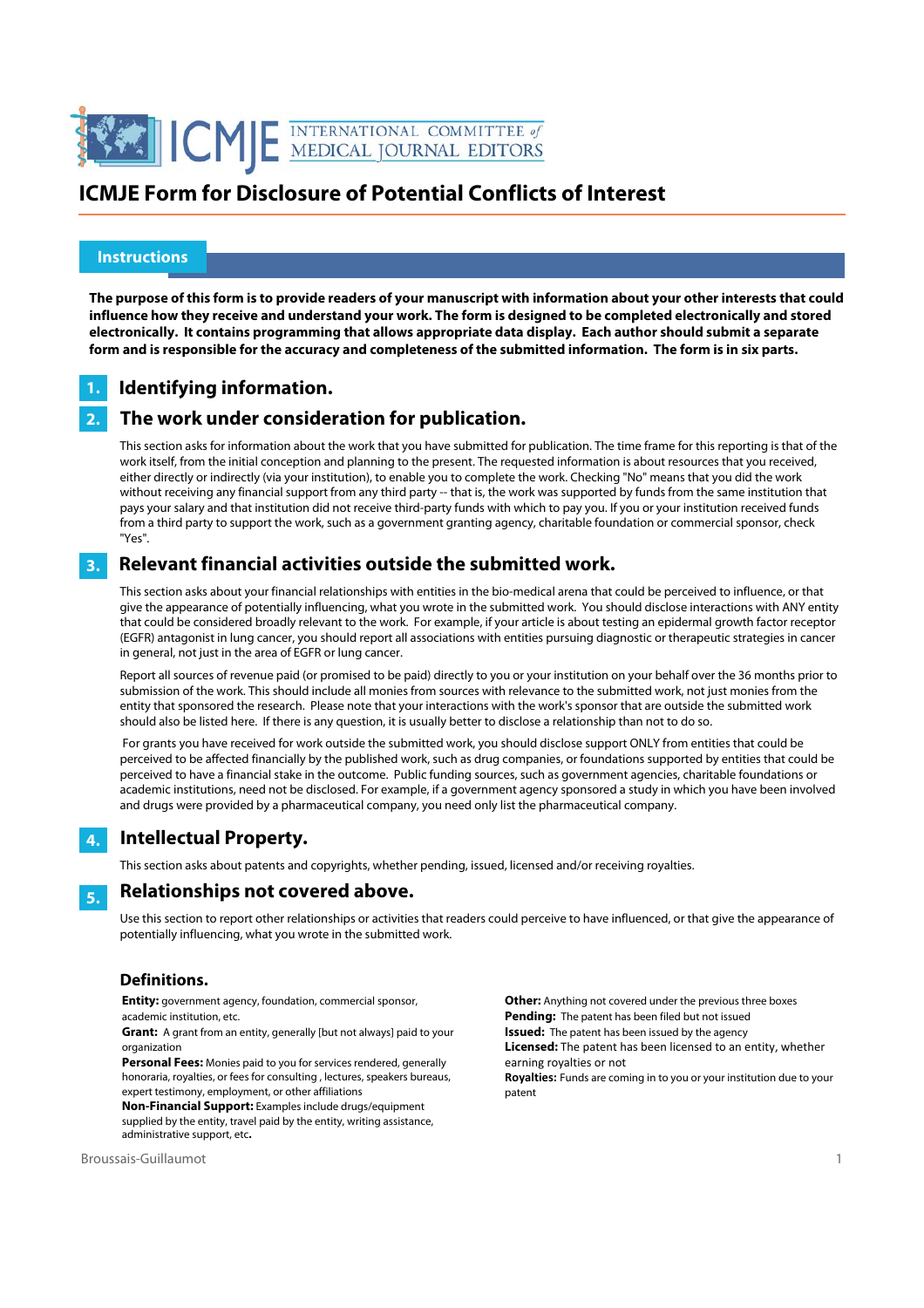

| <b>Section 1.</b>                                                                                                                                                                                                                                                                                                                                                                                                                                                      |                                                          |                                                        |  |  |  |
|------------------------------------------------------------------------------------------------------------------------------------------------------------------------------------------------------------------------------------------------------------------------------------------------------------------------------------------------------------------------------------------------------------------------------------------------------------------------|----------------------------------------------------------|--------------------------------------------------------|--|--|--|
| <b>Identifying Information</b>                                                                                                                                                                                                                                                                                                                                                                                                                                         |                                                          |                                                        |  |  |  |
| 1. Given Name (First Name)<br>Florence                                                                                                                                                                                                                                                                                                                                                                                                                                 | 2. Surname (Last Name)<br>Broussais-Guillaumot           | 3. Date<br>14-January-2014                             |  |  |  |
| 4. Are you the corresponding author?                                                                                                                                                                                                                                                                                                                                                                                                                                   | $ v $ No<br>Yes                                          | Corresponding Author's Name<br><b>Emilie Mamessier</b> |  |  |  |
| 5. Manuscript Title<br>Nature and importance of follicular lymphoma precursors                                                                                                                                                                                                                                                                                                                                                                                         |                                                          |                                                        |  |  |  |
| 6. Manuscript Identifying Number (if you know it)<br>HAEMATOL/2013/085548                                                                                                                                                                                                                                                                                                                                                                                              |                                                          |                                                        |  |  |  |
|                                                                                                                                                                                                                                                                                                                                                                                                                                                                        |                                                          |                                                        |  |  |  |
| <b>Section 2.</b>                                                                                                                                                                                                                                                                                                                                                                                                                                                      | The Work Under Consideration for Publication             |                                                        |  |  |  |
| Did you or your institution at any time receive payment or services from a third party (government, commercial, private foundation, etc.) for<br>any aspect of the submitted work (including but not limited to grants, data monitoring board, study design, manuscript preparation,<br>statistical analysis, etc.)?<br>Are there any relevant conflicts of interest?<br>Yes<br>$\mathbf{v}$ No                                                                        |                                                          |                                                        |  |  |  |
| <b>Section 3.</b>                                                                                                                                                                                                                                                                                                                                                                                                                                                      |                                                          |                                                        |  |  |  |
| Relevant financial activities outside the submitted work.                                                                                                                                                                                                                                                                                                                                                                                                              |                                                          |                                                        |  |  |  |
| Place a check in the appropriate boxes in the table to indicate whether you have financial relationships (regardless of amount<br>of compensation) with entities as described in the instructions. Use one line for each entity; add as many lines as you need by<br>clicking the "Add +" box. You should report relationships that were present during the 36 months prior to publication.<br>Are there any relevant conflicts of interest?<br>$\mathbf{v}$ No<br>Yes |                                                          |                                                        |  |  |  |
|                                                                                                                                                                                                                                                                                                                                                                                                                                                                        |                                                          |                                                        |  |  |  |
| <b>Section 4.</b>                                                                                                                                                                                                                                                                                                                                                                                                                                                      | <b>Intellectual Property -- Patents &amp; Copyrights</b> |                                                        |  |  |  |
| Do you have any patents, whether planned, pending or issued, broadly relevant to the work?<br>r∣No<br>Yes                                                                                                                                                                                                                                                                                                                                                              |                                                          |                                                        |  |  |  |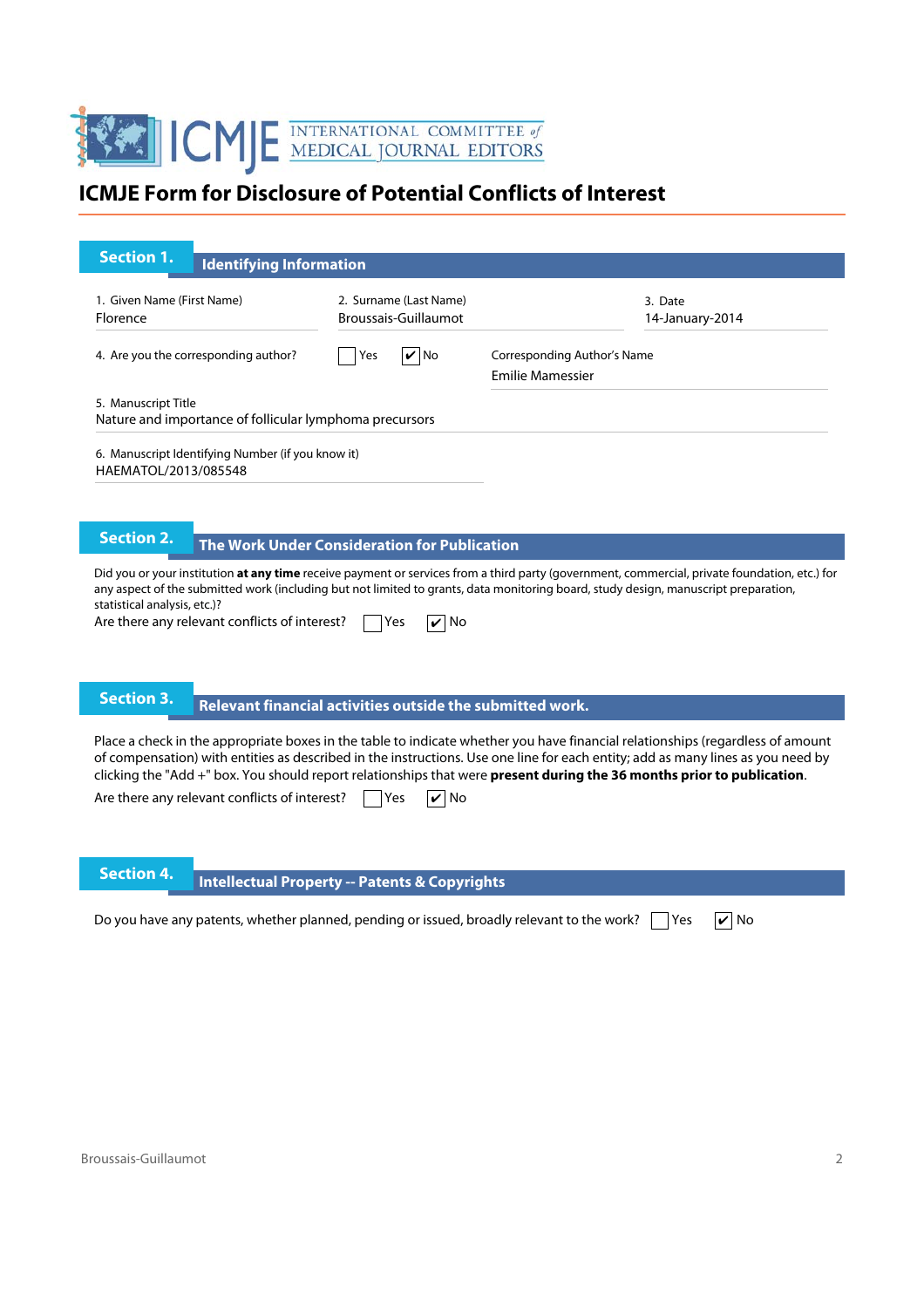

### **Section 5.** Relationships not covered above

Are there other relationships or activities that readers could perceive to have influenced, or that give the appearance of potentially influencing, what you wrote in the submitted work?

 $\Box$  Yes, the following relationships/conditions/circumstances are present (explain below):

 $\boxed{\mathbf{v}}$  No other relationships/conditions/circumstances that present a potential conflict of interest

At the time of manuscript acceptance, journals will ask authors to confirm and, if necessary, update their disclosure statements. On occasion, journals may ask authors to disclose further information about reported relationships.

## **Disclosure Statement Section 6.**

Based on the above disclosures, this form will automatically generate a disclosure statement, which will appear in the box below.

Dr. Broussais-Guillaumot has nothing to disclose.

#### **Evaluation and Feedback**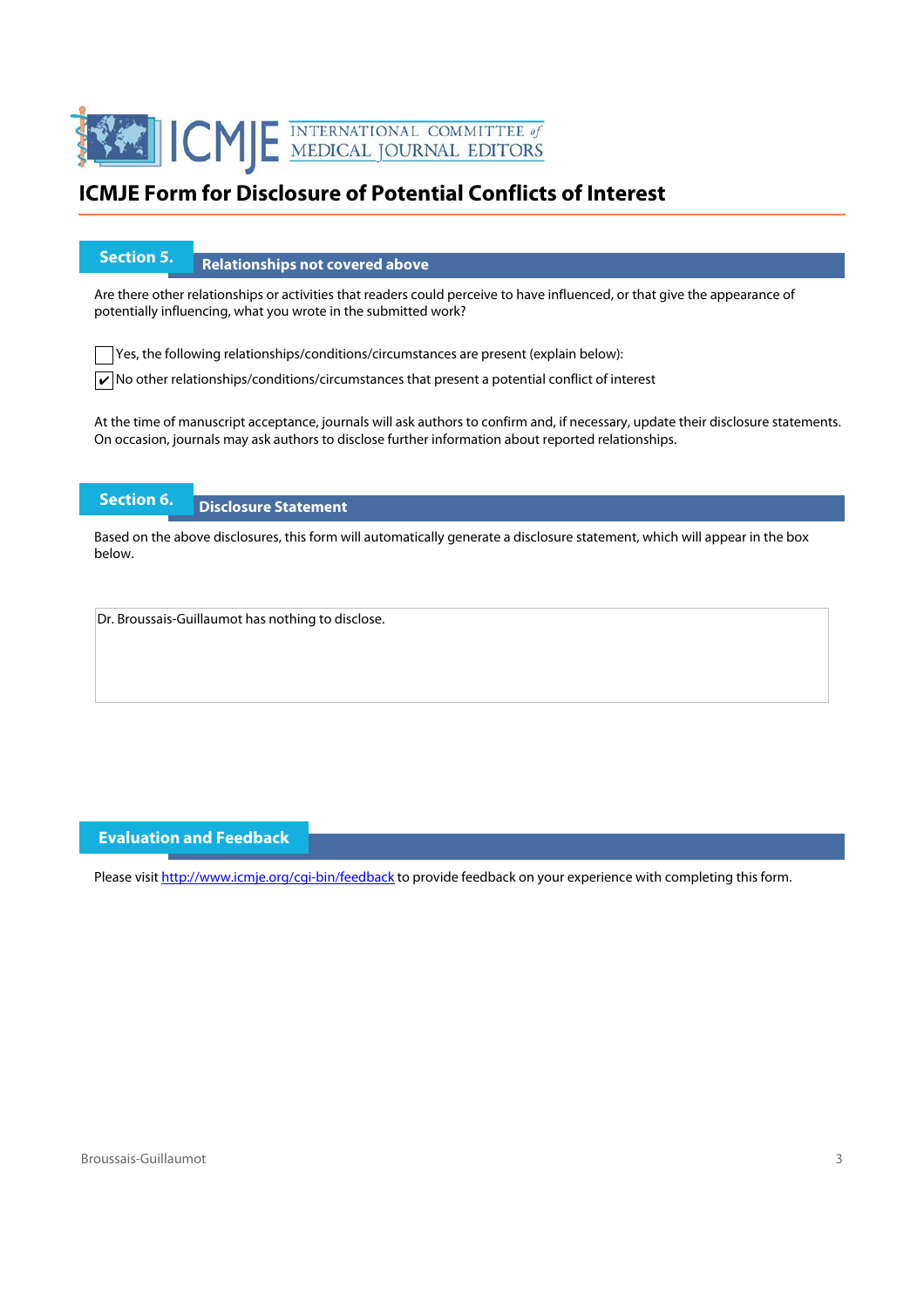

#### **Instructions**

**2.**

**The purpose of this form is to provide readers of your manuscript with information about your other interests that could influence how they receive and understand your work. The form is designed to be completed electronically and stored electronically. It contains programming that allows appropriate data display. Each author should submit a separate form and is responsible for the accuracy and completeness of the submitted information. The form is in six parts.** 

#### **Identifying information. 1.**

### **The work under consideration for publication.**

This section asks for information about the work that you have submitted for publication. The time frame for this reporting is that of the work itself, from the initial conception and planning to the present. The requested information is about resources that you received, either directly or indirectly (via your institution), to enable you to complete the work. Checking "No" means that you did the work without receiving any financial support from any third party -- that is, the work was supported by funds from the same institution that pays your salary and that institution did not receive third-party funds with which to pay you. If you or your institution received funds from a third party to support the work, such as a government granting agency, charitable foundation or commercial sponsor, check "Yes".

#### **Relevant financial activities outside the submitted work. 3.**

This section asks about your financial relationships with entities in the bio-medical arena that could be perceived to influence, or that give the appearance of potentially influencing, what you wrote in the submitted work. You should disclose interactions with ANY entity that could be considered broadly relevant to the work. For example, if your article is about testing an epidermal growth factor receptor (EGFR) antagonist in lung cancer, you should report all associations with entities pursuing diagnostic or therapeutic strategies in cancer in general, not just in the area of EGFR or lung cancer.

Report all sources of revenue paid (or promised to be paid) directly to you or your institution on your behalf over the 36 months prior to submission of the work. This should include all monies from sources with relevance to the submitted work, not just monies from the entity that sponsored the research. Please note that your interactions with the work's sponsor that are outside the submitted work should also be listed here. If there is any question, it is usually better to disclose a relationship than not to do so.

 For grants you have received for work outside the submitted work, you should disclose support ONLY from entities that could be perceived to be affected financially by the published work, such as drug companies, or foundations supported by entities that could be perceived to have a financial stake in the outcome. Public funding sources, such as government agencies, charitable foundations or academic institutions, need not be disclosed. For example, if a government agency sponsored a study in which you have been involved and drugs were provided by a pharmaceutical company, you need only list the pharmaceutical company.

### **Intellectual Property.**

This section asks about patents and copyrights, whether pending, issued, licensed and/or receiving royalties.

#### **Relationships not covered above.**

Use this section to report other relationships or activities that readers could perceive to have influenced, or that give the appearance of potentially influencing, what you wrote in the submitted work.

### **Definitions.**

**Entity:** government agency, foundation, commercial sponsor, academic institution, etc.

**Grant:** A grant from an entity, generally [but not always] paid to your organization

**Personal Fees:** Monies paid to you for services rendered, generally honoraria, royalties, or fees for consulting , lectures, speakers bureaus, expert testimony, employment, or other affiliations

**Non-Financial Support:** Examples include drugs/equipment supplied by the entity, travel paid by the entity, writing assistance, administrative support, etc**.**

**Other:** Anything not covered under the previous three boxes **Pending:** The patent has been filed but not issued **Issued:** The patent has been issued by the agency **Licensed:** The patent has been licensed to an entity, whether earning royalties or not **Royalties:** Funds are coming in to you or your institution due to your patent

Chetaille 1

**4.**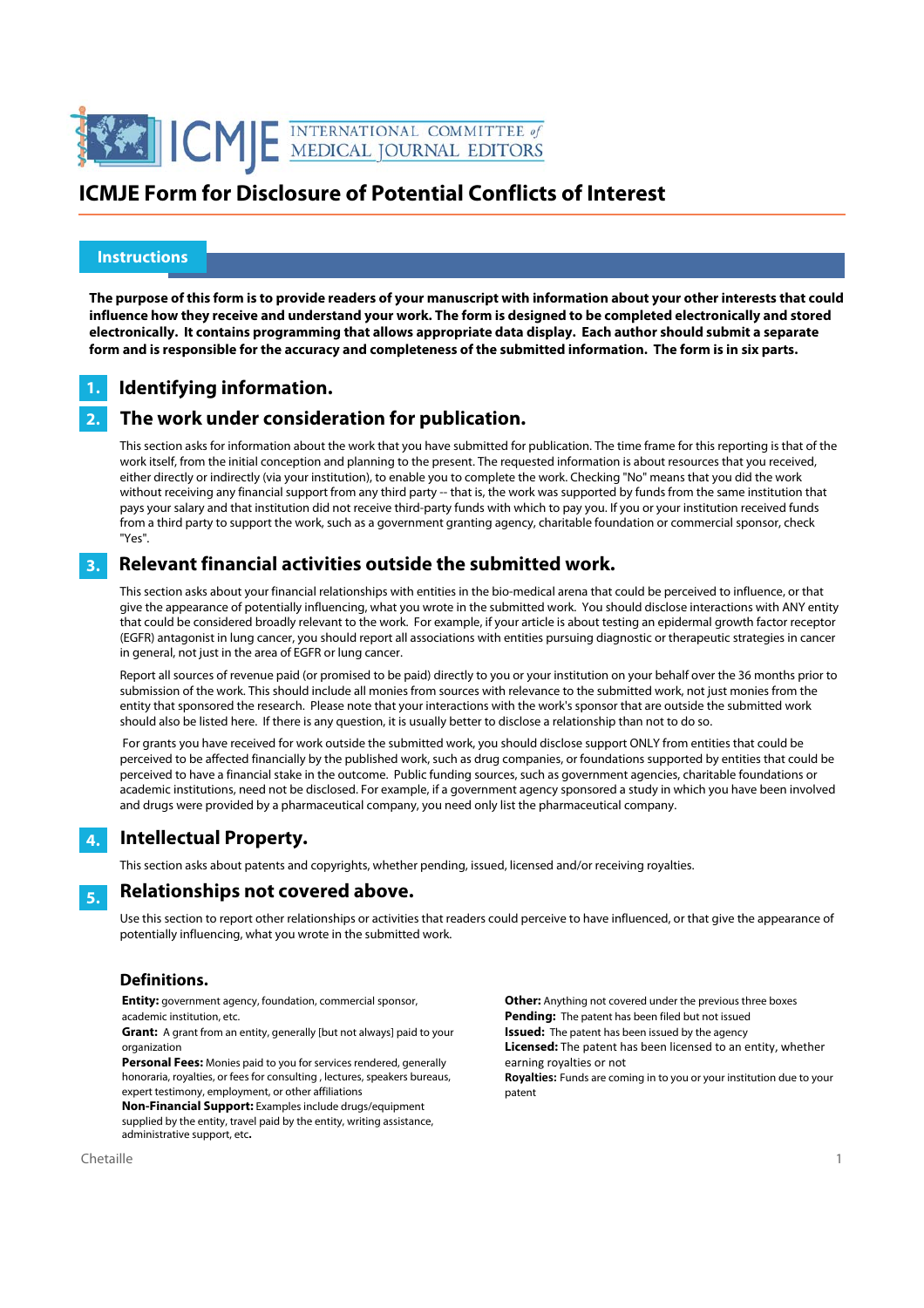

| <b>Section 1.</b><br><b>Identifying Information</b>                                                                                                                                                                                                                                                                                                                                         |                                                          |                                                        |  |  |  |
|---------------------------------------------------------------------------------------------------------------------------------------------------------------------------------------------------------------------------------------------------------------------------------------------------------------------------------------------------------------------------------------------|----------------------------------------------------------|--------------------------------------------------------|--|--|--|
| 1. Given Name (First Name)<br>Bruno                                                                                                                                                                                                                                                                                                                                                         | 2. Surname (Last Name)<br>Chetaille                      | 3. Date<br>14-January-2014                             |  |  |  |
| 4. Are you the corresponding author?                                                                                                                                                                                                                                                                                                                                                        | $ \boldsymbol{v} $ No<br>Yes                             | Corresponding Author's Name<br><b>Emilie Mamessier</b> |  |  |  |
| 5. Manuscript Title<br>Nature and importance of follicular lymphoma precursors                                                                                                                                                                                                                                                                                                              |                                                          |                                                        |  |  |  |
| HAEMATOL/2013/085548                                                                                                                                                                                                                                                                                                                                                                        | 6. Manuscript Identifying Number (if you know it)        |                                                        |  |  |  |
|                                                                                                                                                                                                                                                                                                                                                                                             |                                                          |                                                        |  |  |  |
| <b>Section 2.</b>                                                                                                                                                                                                                                                                                                                                                                           | <b>The Work Under Consideration for Publication</b>      |                                                        |  |  |  |
| Did you or your institution at any time receive payment or services from a third party (government, commercial, private foundation, etc.) for<br>any aspect of the submitted work (including but not limited to grants, data monitoring board, study design, manuscript preparation,<br>statistical analysis, etc.)?                                                                        |                                                          |                                                        |  |  |  |
| Are there any relevant conflicts of interest?<br>Yes<br>$\boldsymbol{\nu}$<br>  No                                                                                                                                                                                                                                                                                                          |                                                          |                                                        |  |  |  |
|                                                                                                                                                                                                                                                                                                                                                                                             |                                                          |                                                        |  |  |  |
| <b>Section 3.</b><br>Relevant financial activities outside the submitted work.                                                                                                                                                                                                                                                                                                              |                                                          |                                                        |  |  |  |
| Place a check in the appropriate boxes in the table to indicate whether you have financial relationships (regardless of amount<br>of compensation) with entities as described in the instructions. Use one line for each entity; add as many lines as you need by<br>clicking the "Add +" box. You should report relationships that were present during the 36 months prior to publication. |                                                          |                                                        |  |  |  |
| Are there any relevant conflicts of interest?<br>$\boldsymbol{\nu}$<br>  No<br>Yes                                                                                                                                                                                                                                                                                                          |                                                          |                                                        |  |  |  |
|                                                                                                                                                                                                                                                                                                                                                                                             |                                                          |                                                        |  |  |  |
| <b>Section 4.</b>                                                                                                                                                                                                                                                                                                                                                                           | <b>Intellectual Property -- Patents &amp; Copyrights</b> |                                                        |  |  |  |
| Do you have any patents, whether planned, pending or issued, broadly relevant to the work?<br>Yes<br>$\mathbf{v}$ No                                                                                                                                                                                                                                                                        |                                                          |                                                        |  |  |  |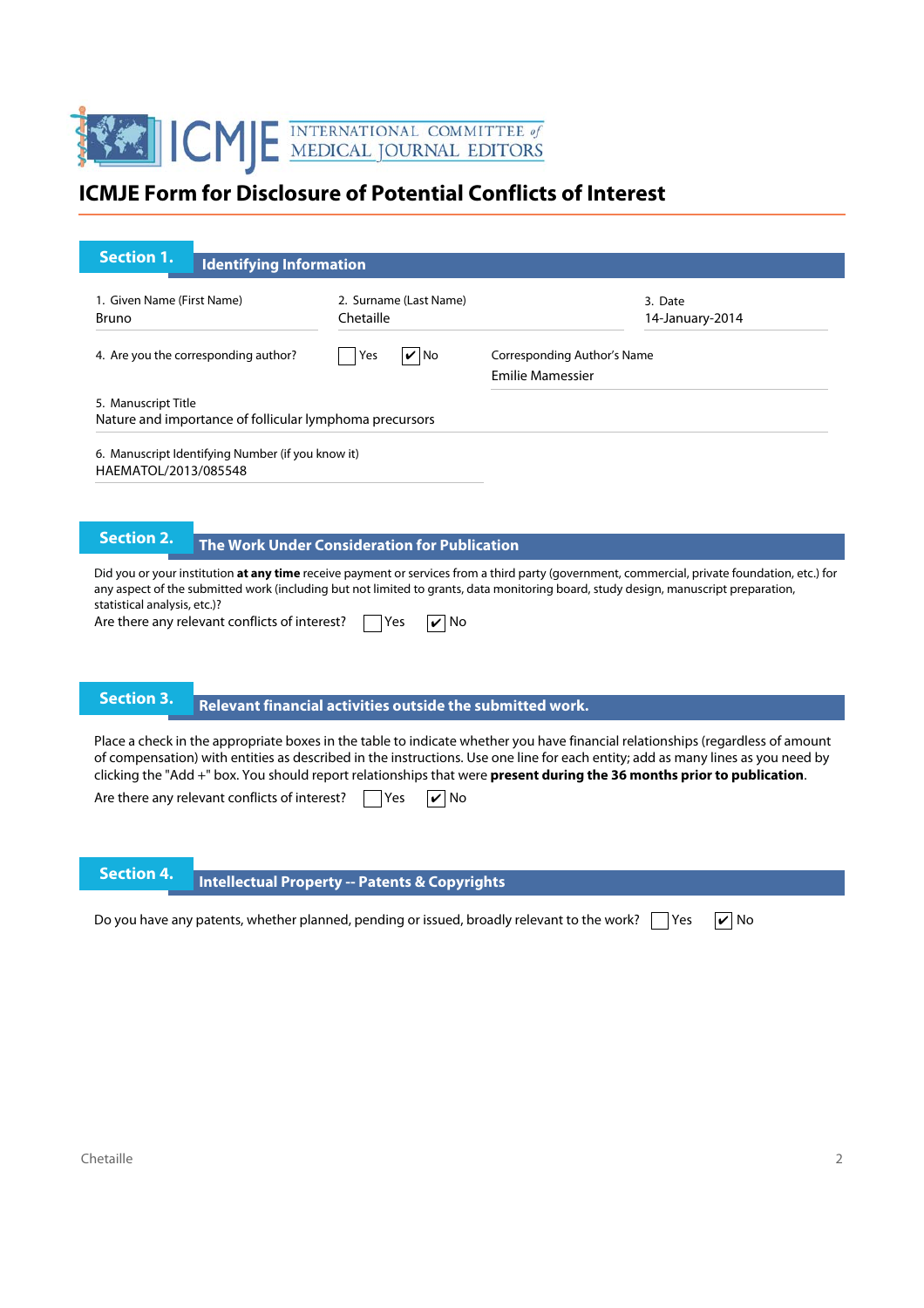

### **Section 5.** Relationships not covered above

Are there other relationships or activities that readers could perceive to have influenced, or that give the appearance of potentially influencing, what you wrote in the submitted work?

 $\Box$  Yes, the following relationships/conditions/circumstances are present (explain below):

 $\boxed{\mathbf{v}}$  No other relationships/conditions/circumstances that present a potential conflict of interest

At the time of manuscript acceptance, journals will ask authors to confirm and, if necessary, update their disclosure statements. On occasion, journals may ask authors to disclose further information about reported relationships.

## **Disclosure Statement Section 6.**

Based on the above disclosures, this form will automatically generate a disclosure statement, which will appear in the box below.

Dr. Chetaille has nothing to disclose.

### **Evaluation and Feedback**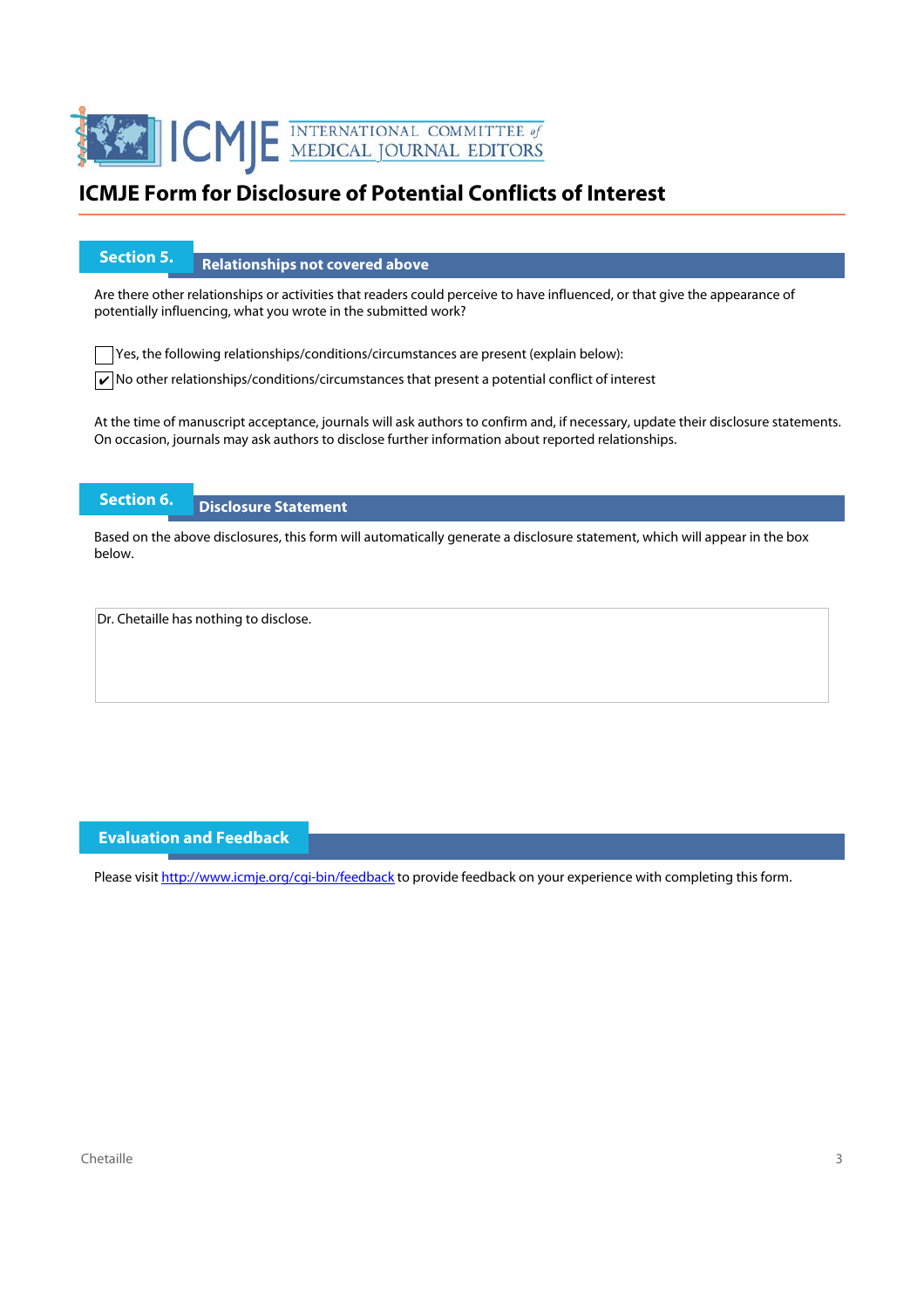

#### **Instructions**

**2.**

**4.**

**5.**

**The purpose of this form is to provide readers of your manuscript with information about your other interests that could influence how they receive and understand your work. The form is designed to be completed electronically and stored electronically. It contains programming that allows appropriate data display. Each author should submit a separate form and is responsible for the accuracy and completeness of the submitted information. The form is in six parts.** 

#### **Identifying information. 1.**

### **The work under consideration for publication.**

This section asks for information about the work that you have submitted for publication. The time frame for this reporting is that of the work itself, from the initial conception and planning to the present. The requested information is about resources that you received, either directly or indirectly (via your institution), to enable you to complete the work. Checking "No" means that you did the work without receiving any financial support from any third party -- that is, the work was supported by funds from the same institution that pays your salary and that institution did not receive third-party funds with which to pay you. If you or your institution received funds from a third party to support the work, such as a government granting agency, charitable foundation or commercial sponsor, check "Yes".

#### **Relevant financial activities outside the submitted work. 3.**

This section asks about your financial relationships with entities in the bio-medical arena that could be perceived to influence, or that give the appearance of potentially influencing, what you wrote in the submitted work. You should disclose interactions with ANY entity that could be considered broadly relevant to the work. For example, if your article is about testing an epidermal growth factor receptor (EGFR) antagonist in lung cancer, you should report all associations with entities pursuing diagnostic or therapeutic strategies in cancer in general, not just in the area of EGFR or lung cancer.

Report all sources of revenue paid (or promised to be paid) directly to you or your institution on your behalf over the 36 months prior to submission of the work. This should include all monies from sources with relevance to the submitted work, not just monies from the entity that sponsored the research. Please note that your interactions with the work's sponsor that are outside the submitted work should also be listed here. If there is any question, it is usually better to disclose a relationship than not to do so.

 For grants you have received for work outside the submitted work, you should disclose support ONLY from entities that could be perceived to be affected financially by the published work, such as drug companies, or foundations supported by entities that could be perceived to have a financial stake in the outcome. Public funding sources, such as government agencies, charitable foundations or academic institutions, need not be disclosed. For example, if a government agency sponsored a study in which you have been involved and drugs were provided by a pharmaceutical company, you need only list the pharmaceutical company.

### **Intellectual Property.**

This section asks about patents and copyrights, whether pending, issued, licensed and/or receiving royalties.

### **Relationships not covered above.**

Use this section to report other relationships or activities that readers could perceive to have influenced, or that give the appearance of potentially influencing, what you wrote in the submitted work.

### **Definitions.**

**Entity:** government agency, foundation, commercial sponsor, academic institution, etc.

**Grant:** A grant from an entity, generally [but not always] paid to your organization

**Personal Fees:** Monies paid to you for services rendered, generally honoraria, royalties, or fees for consulting , lectures, speakers bureaus, expert testimony, employment, or other affiliations

**Non-Financial Support:** Examples include drugs/equipment supplied by the entity, travel paid by the entity, writing assistance, administrative support, etc**.**

**Other:** Anything not covered under the previous three boxes **Pending:** The patent has been filed but not issued **Issued:** The patent has been issued by the agency **Licensed:** The patent has been licensed to an entity, whether earning royalties or not **Royalties:** Funds are coming in to you or your institution due to your patent

Bouabdallah 1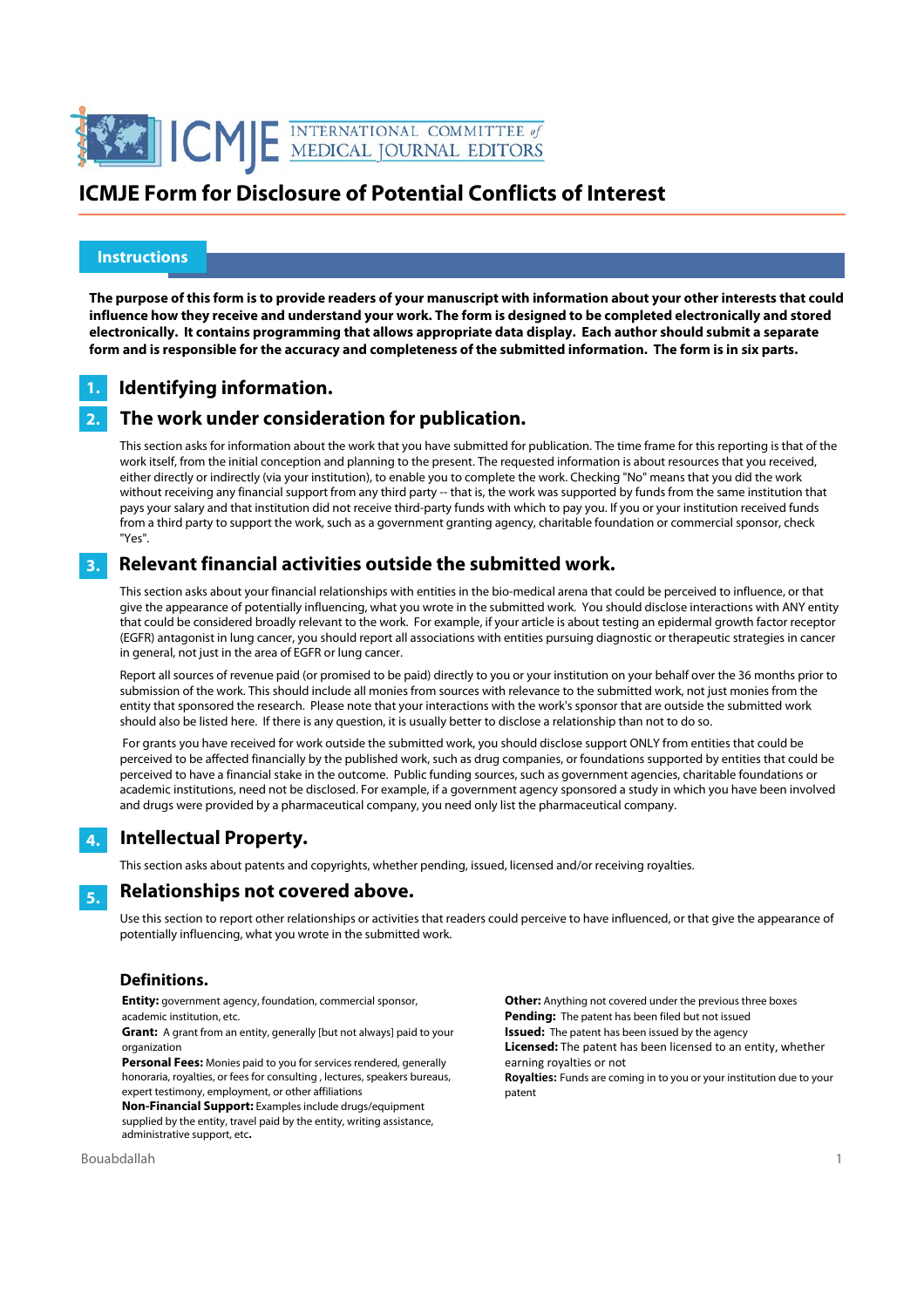

| <b>Section 1.</b>                                                                                                                                                                                                                                                                                                                                                                                                                                                | <b>Identifying Information</b> |                                                           |                                                        |  |  |
|------------------------------------------------------------------------------------------------------------------------------------------------------------------------------------------------------------------------------------------------------------------------------------------------------------------------------------------------------------------------------------------------------------------------------------------------------------------|--------------------------------|-----------------------------------------------------------|--------------------------------------------------------|--|--|
| 1. Given Name (First Name)<br>Rheda                                                                                                                                                                                                                                                                                                                                                                                                                              |                                | 2. Surname (Last Name)<br><b>Bouabdallah</b>              | 3. Date<br>14-January-2014                             |  |  |
| 4. Are you the corresponding author?                                                                                                                                                                                                                                                                                                                                                                                                                             |                                | No<br>Yes<br>V                                            | Corresponding Author's Name<br><b>Emilie Mamessier</b> |  |  |
| 5. Manuscript Title<br>Nature and importance of follicular lymphoma precursors                                                                                                                                                                                                                                                                                                                                                                                   |                                |                                                           |                                                        |  |  |
| 6. Manuscript Identifying Number (if you know it)<br>HAEMATOL/2013/085548                                                                                                                                                                                                                                                                                                                                                                                        |                                |                                                           |                                                        |  |  |
|                                                                                                                                                                                                                                                                                                                                                                                                                                                                  |                                |                                                           |                                                        |  |  |
| <b>Section 2.</b>                                                                                                                                                                                                                                                                                                                                                                                                                                                |                                | The Work Under Consideration for Publication              |                                                        |  |  |
| Did you or your institution at any time receive payment or services from a third party (government, commercial, private foundation, etc.) for<br>any aspect of the submitted work (including but not limited to grants, data monitoring board, study design, manuscript preparation,<br>statistical analysis, etc.)?<br>Are there any relevant conflicts of interest?<br>$\mathbf{v}$ No<br>Yes                                                                  |                                |                                                           |                                                        |  |  |
| <b>Section 3.</b>                                                                                                                                                                                                                                                                                                                                                                                                                                                |                                |                                                           |                                                        |  |  |
|                                                                                                                                                                                                                                                                                                                                                                                                                                                                  |                                | Relevant financial activities outside the submitted work. |                                                        |  |  |
| Place a check in the appropriate boxes in the table to indicate whether you have financial relationships (regardless of amount<br>of compensation) with entities as described in the instructions. Use one line for each entity; add as many lines as you need by<br>clicking the "Add +" box. You should report relationships that were present during the 36 months prior to publication.<br>Are there any relevant conflicts of interest?<br>  No<br>V<br>Yes |                                |                                                           |                                                        |  |  |
|                                                                                                                                                                                                                                                                                                                                                                                                                                                                  |                                |                                                           |                                                        |  |  |
|                                                                                                                                                                                                                                                                                                                                                                                                                                                                  |                                |                                                           |                                                        |  |  |
| <b>Section 4.</b>                                                                                                                                                                                                                                                                                                                                                                                                                                                |                                | <b>Intellectual Property -- Patents &amp; Copyrights</b>  |                                                        |  |  |
| Do you have any patents, whether planned, pending or issued, broadly relevant to the work?<br>Yes<br>$\mathbf{v}$ No                                                                                                                                                                                                                                                                                                                                             |                                |                                                           |                                                        |  |  |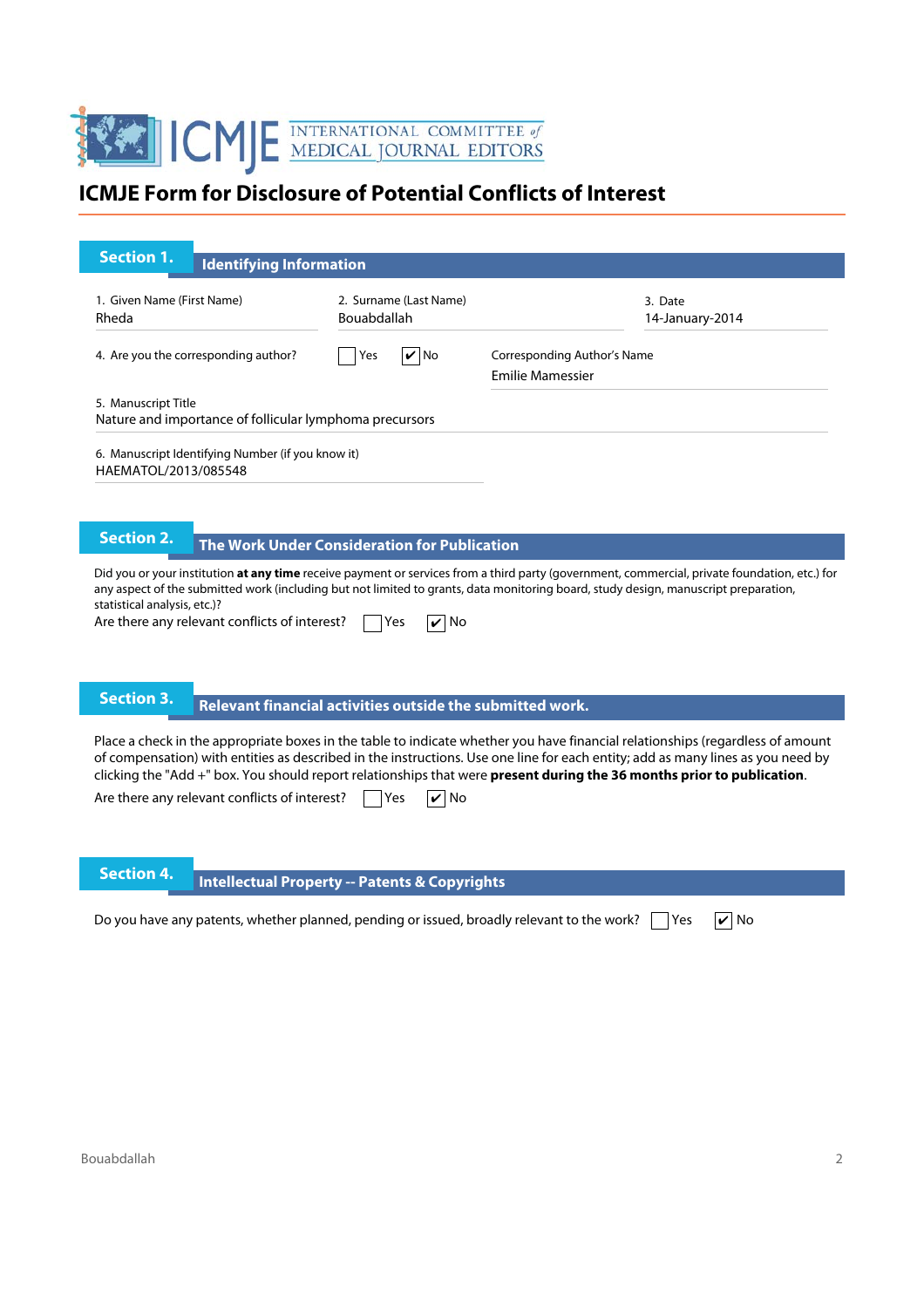

### **Section 5.** Relationships not covered above

Are there other relationships or activities that readers could perceive to have influenced, or that give the appearance of potentially influencing, what you wrote in the submitted work?

 $\Box$  Yes, the following relationships/conditions/circumstances are present (explain below):

 $\boxed{\mathbf{v}}$  No other relationships/conditions/circumstances that present a potential conflict of interest

At the time of manuscript acceptance, journals will ask authors to confirm and, if necessary, update their disclosure statements. On occasion, journals may ask authors to disclose further information about reported relationships.

## **Disclosure Statement Section 6.**

Based on the above disclosures, this form will automatically generate a disclosure statement, which will appear in the box below.

Dr. Bouabdallah has nothing to disclose.

#### **Evaluation and Feedback**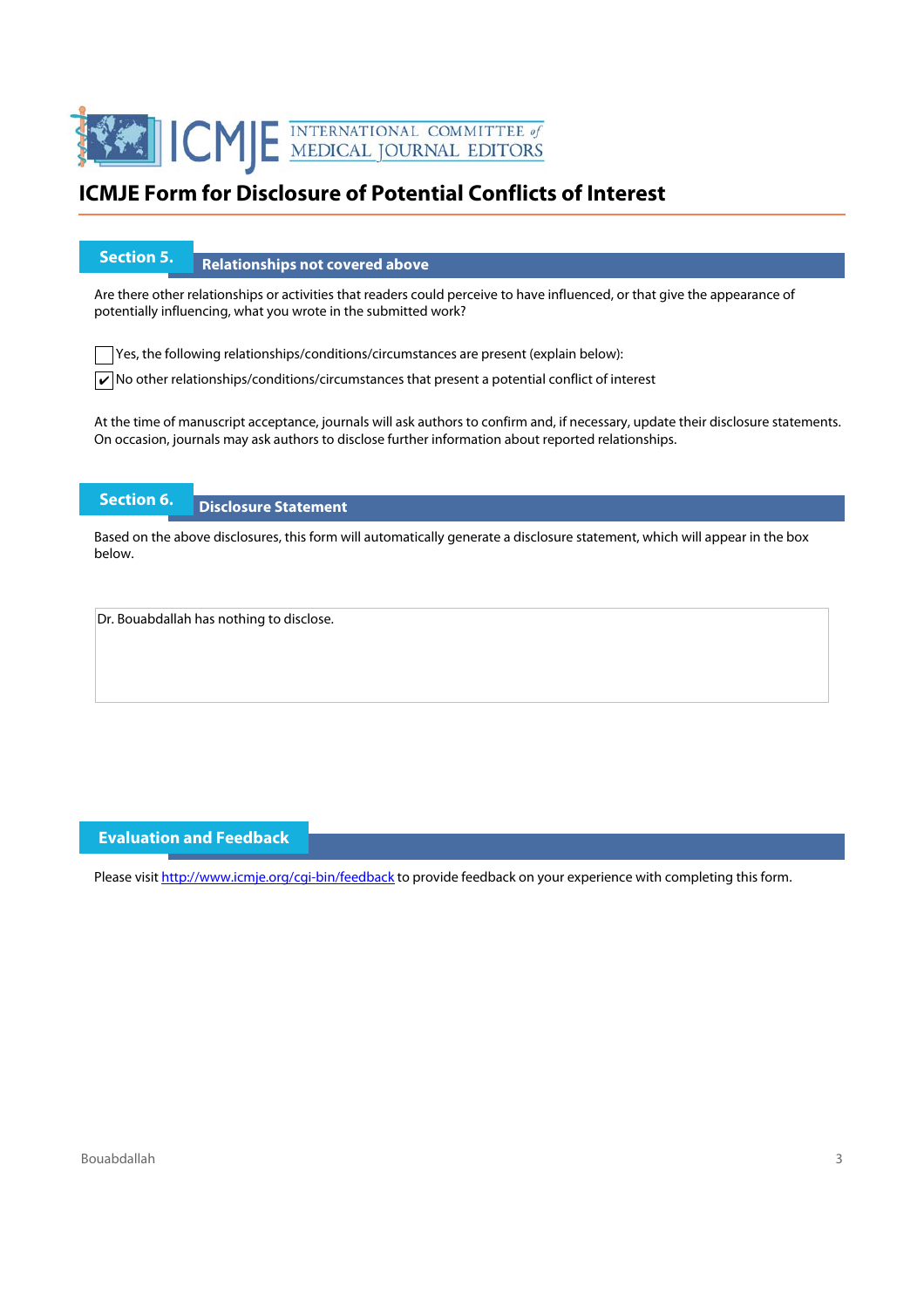

#### **Instructions**

**2.**

**The purpose of this form is to provide readers of your manuscript with information about your other interests that could influence how they receive and understand your work. The form is designed to be completed electronically and stored electronically. It contains programming that allows appropriate data display. Each author should submit a separate form and is responsible for the accuracy and completeness of the submitted information. The form is in six parts.** 

#### **Identifying information. 1.**

### **The work under consideration for publication.**

This section asks for information about the work that you have submitted for publication. The time frame for this reporting is that of the work itself, from the initial conception and planning to the present. The requested information is about resources that you received, either directly or indirectly (via your institution), to enable you to complete the work. Checking "No" means that you did the work without receiving any financial support from any third party -- that is, the work was supported by funds from the same institution that pays your salary and that institution did not receive third-party funds with which to pay you. If you or your institution received funds from a third party to support the work, such as a government granting agency, charitable foundation or commercial sponsor, check "Yes".

#### **Relevant financial activities outside the submitted work. 3.**

This section asks about your financial relationships with entities in the bio-medical arena that could be perceived to influence, or that give the appearance of potentially influencing, what you wrote in the submitted work. You should disclose interactions with ANY entity that could be considered broadly relevant to the work. For example, if your article is about testing an epidermal growth factor receptor (EGFR) antagonist in lung cancer, you should report all associations with entities pursuing diagnostic or therapeutic strategies in cancer in general, not just in the area of EGFR or lung cancer.

Report all sources of revenue paid (or promised to be paid) directly to you or your institution on your behalf over the 36 months prior to submission of the work. This should include all monies from sources with relevance to the submitted work, not just monies from the entity that sponsored the research. Please note that your interactions with the work's sponsor that are outside the submitted work should also be listed here. If there is any question, it is usually better to disclose a relationship than not to do so.

 For grants you have received for work outside the submitted work, you should disclose support ONLY from entities that could be perceived to be affected financially by the published work, such as drug companies, or foundations supported by entities that could be perceived to have a financial stake in the outcome. Public funding sources, such as government agencies, charitable foundations or academic institutions, need not be disclosed. For example, if a government agency sponsored a study in which you have been involved and drugs were provided by a pharmaceutical company, you need only list the pharmaceutical company.

### **Intellectual Property.**

This section asks about patents and copyrights, whether pending, issued, licensed and/or receiving royalties.

### **Relationships not covered above.**

Use this section to report other relationships or activities that readers could perceive to have influenced, or that give the appearance of potentially influencing, what you wrote in the submitted work.

### **Definitions.**

**Entity:** government agency, foundation, commercial sponsor, academic institution, etc.

**Grant:** A grant from an entity, generally [but not always] paid to your organization

**Personal Fees:** Monies paid to you for services rendered, generally honoraria, royalties, or fees for consulting , lectures, speakers bureaus, expert testimony, employment, or other affiliations

**Non-Financial Support:** Examples include drugs/equipment supplied by the entity, travel paid by the entity, writing assistance, administrative support, etc**.**

**Other:** Anything not covered under the previous three boxes **Pending:** The patent has been filed but not issued **Issued:** The patent has been issued by the agency **Licensed:** The patent has been licensed to an entity, whether earning royalties or not **Royalties:** Funds are coming in to you or your institution due to your patent

**4.**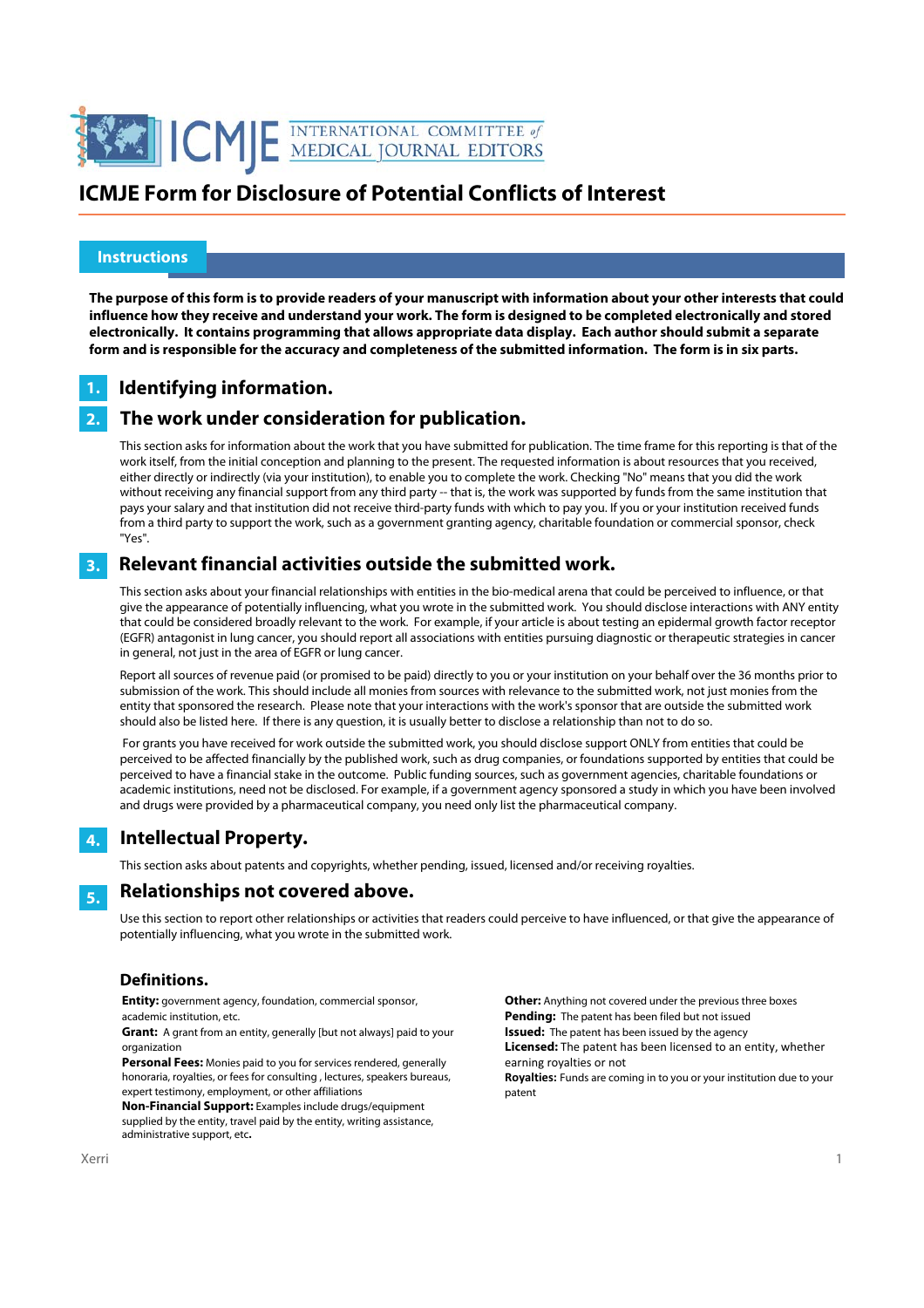

| <b>Section 1.</b><br><b>Identifying Information</b>                                                                                                                                                                                                                                                                                                                                                                                                            |                                                          |                                                        |  |  |  |
|----------------------------------------------------------------------------------------------------------------------------------------------------------------------------------------------------------------------------------------------------------------------------------------------------------------------------------------------------------------------------------------------------------------------------------------------------------------|----------------------------------------------------------|--------------------------------------------------------|--|--|--|
| 1. Given Name (First Name)<br>Luc                                                                                                                                                                                                                                                                                                                                                                                                                              | 2. Surname (Last Name)<br>Xerri                          | 3. Date<br>14-January-2014                             |  |  |  |
| 4. Are you the corresponding author?                                                                                                                                                                                                                                                                                                                                                                                                                           | $\mathbf{v}$ No<br>Yes                                   | Corresponding Author's Name<br><b>Emilie Mamessier</b> |  |  |  |
| 5. Manuscript Title<br>Nature and importance of follicular lymphoma precursors                                                                                                                                                                                                                                                                                                                                                                                 |                                                          |                                                        |  |  |  |
| 6. Manuscript Identifying Number (if you know it)<br>HAEMATOL/2013/085548                                                                                                                                                                                                                                                                                                                                                                                      |                                                          |                                                        |  |  |  |
|                                                                                                                                                                                                                                                                                                                                                                                                                                                                |                                                          |                                                        |  |  |  |
| <b>Section 2.</b>                                                                                                                                                                                                                                                                                                                                                                                                                                              | The Work Under Consideration for Publication             |                                                        |  |  |  |
| Did you or your institution at any time receive payment or services from a third party (government, commercial, private foundation, etc.) for<br>any aspect of the submitted work (including but not limited to grants, data monitoring board, study design, manuscript preparation,<br>statistical analysis, etc.)?<br>Are there any relevant conflicts of interest?<br>Yes<br>$ \boldsymbol{v} $ No                                                          |                                                          |                                                        |  |  |  |
|                                                                                                                                                                                                                                                                                                                                                                                                                                                                |                                                          |                                                        |  |  |  |
| <b>Section 3.</b><br>Relevant financial activities outside the submitted work.                                                                                                                                                                                                                                                                                                                                                                                 |                                                          |                                                        |  |  |  |
| Place a check in the appropriate boxes in the table to indicate whether you have financial relationships (regardless of amount<br>of compensation) with entities as described in the instructions. Use one line for each entity; add as many lines as you need by<br>clicking the "Add +" box. You should report relationships that were present during the 36 months prior to publication.<br>Are there any relevant conflicts of interest?<br>No<br>Yes<br>V |                                                          |                                                        |  |  |  |
|                                                                                                                                                                                                                                                                                                                                                                                                                                                                |                                                          |                                                        |  |  |  |
| <b>Section 4.</b>                                                                                                                                                                                                                                                                                                                                                                                                                                              | <b>Intellectual Property -- Patents &amp; Copyrights</b> |                                                        |  |  |  |
| Do you have any patents, whether planned, pending or issued, broadly relevant to the work?<br>$\mathbf{v}$ No<br>Yes                                                                                                                                                                                                                                                                                                                                           |                                                          |                                                        |  |  |  |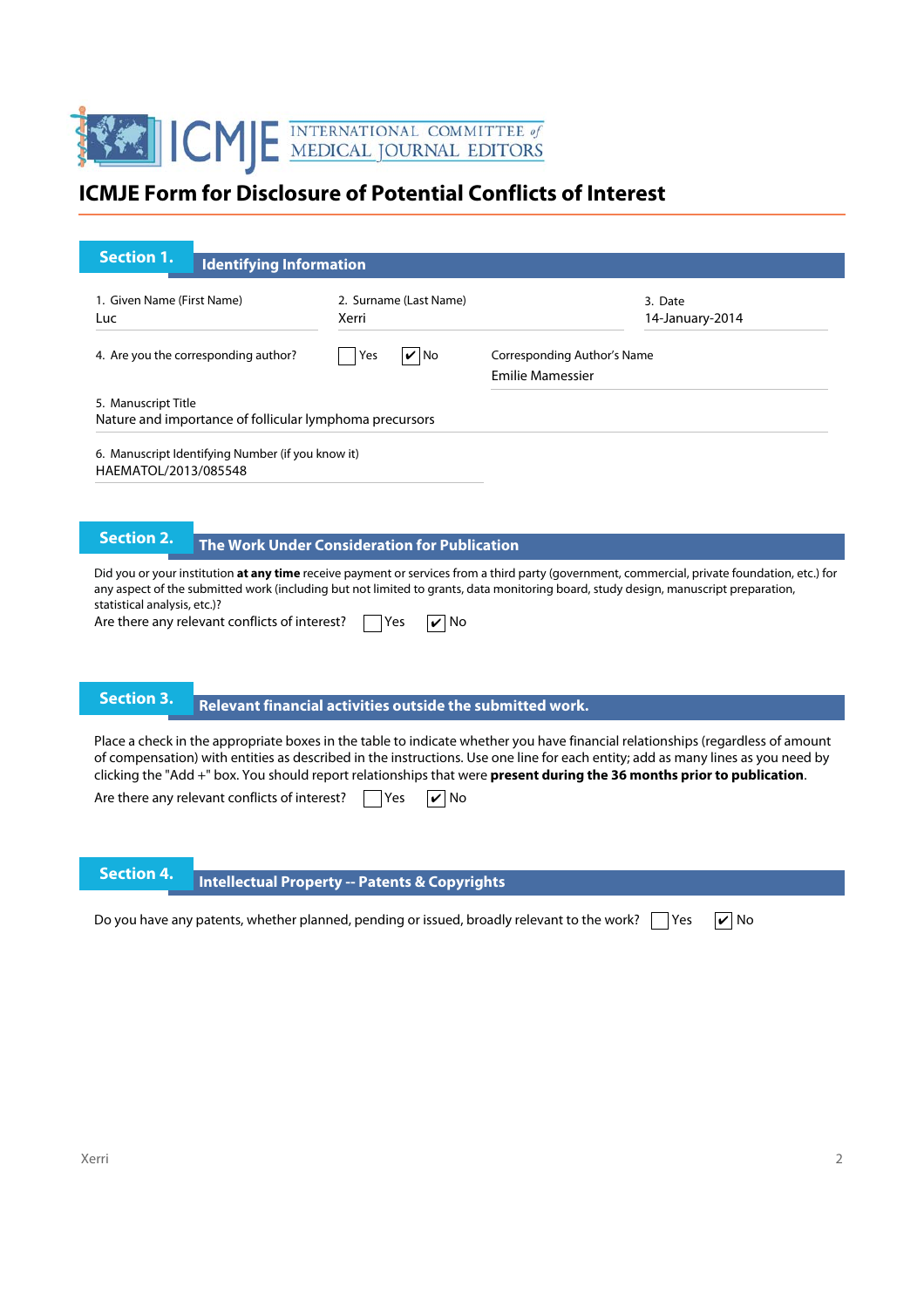

### **Section 5.** Relationships not covered above

Are there other relationships or activities that readers could perceive to have influenced, or that give the appearance of potentially influencing, what you wrote in the submitted work?

 $\Box$  Yes, the following relationships/conditions/circumstances are present (explain below):

 $\boxed{\mathbf{v}}$  No other relationships/conditions/circumstances that present a potential conflict of interest

At the time of manuscript acceptance, journals will ask authors to confirm and, if necessary, update their disclosure statements. On occasion, journals may ask authors to disclose further information about reported relationships.

## **Disclosure Statement Section 6.**

Based on the above disclosures, this form will automatically generate a disclosure statement, which will appear in the box below.

Dr. Xerri has nothing to disclose.

### **Evaluation and Feedback**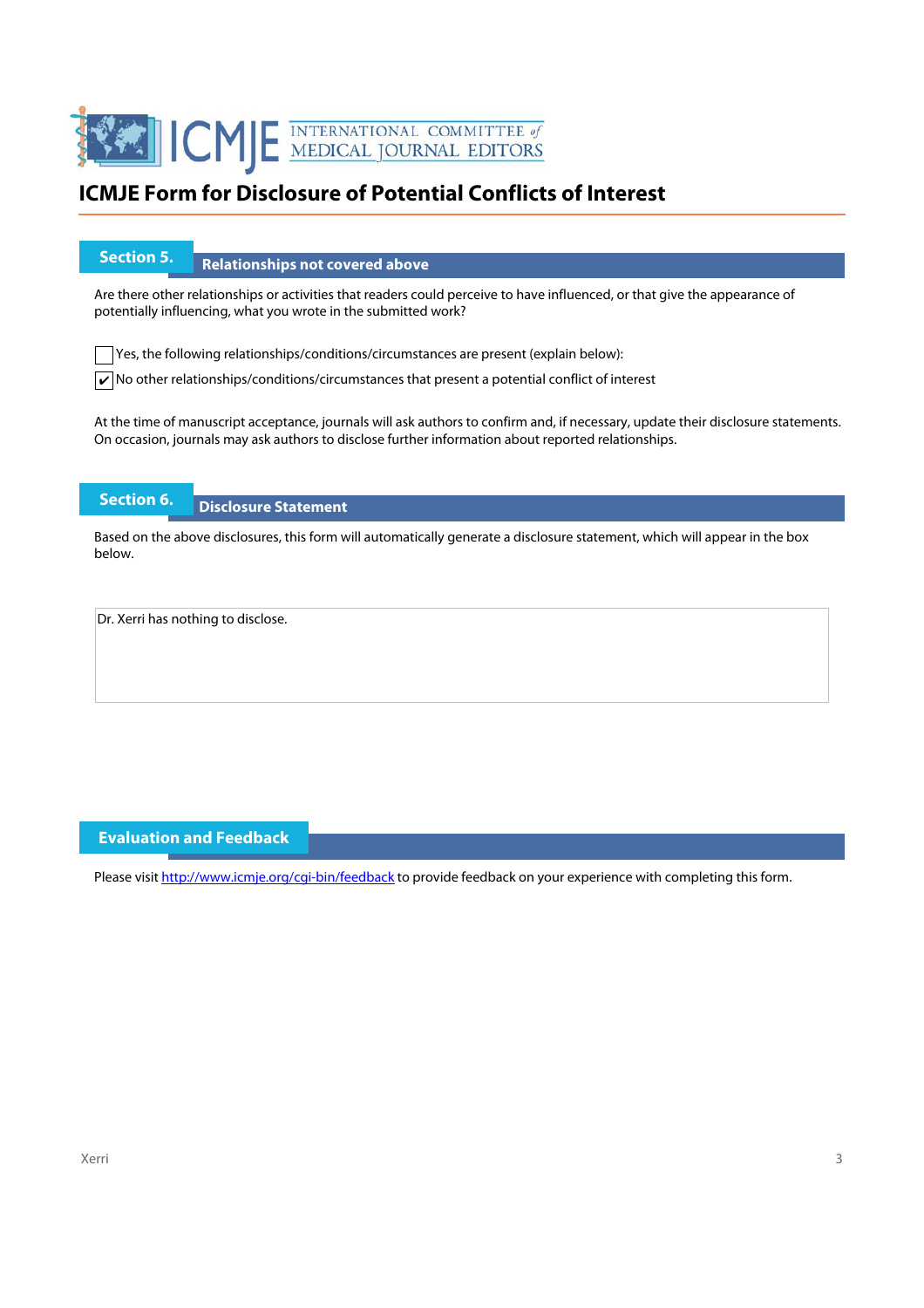

#### **Instructions**

**2.**

**The purpose of this form is to provide readers of your manuscript with information about your other interests that could influence how they receive and understand your work. The form is designed to be completed electronically and stored electronically. It contains programming that allows appropriate data display. Each author should submit a separate form and is responsible for the accuracy and completeness of the submitted information. The form is in six parts.** 

#### **Identifying information. 1.**

### **The work under consideration for publication.**

This section asks for information about the work that you have submitted for publication. The time frame for this reporting is that of the work itself, from the initial conception and planning to the present. The requested information is about resources that you received, either directly or indirectly (via your institution), to enable you to complete the work. Checking "No" means that you did the work without receiving any financial support from any third party -- that is, the work was supported by funds from the same institution that pays your salary and that institution did not receive third-party funds with which to pay you. If you or your institution received funds from a third party to support the work, such as a government granting agency, charitable foundation or commercial sponsor, check "Yes".

#### **Relevant financial activities outside the submitted work. 3.**

This section asks about your financial relationships with entities in the bio-medical arena that could be perceived to influence, or that give the appearance of potentially influencing, what you wrote in the submitted work. You should disclose interactions with ANY entity that could be considered broadly relevant to the work. For example, if your article is about testing an epidermal growth factor receptor (EGFR) antagonist in lung cancer, you should report all associations with entities pursuing diagnostic or therapeutic strategies in cancer in general, not just in the area of EGFR or lung cancer.

Report all sources of revenue paid (or promised to be paid) directly to you or your institution on your behalf over the 36 months prior to submission of the work. This should include all monies from sources with relevance to the submitted work, not just monies from the entity that sponsored the research. Please note that your interactions with the work's sponsor that are outside the submitted work should also be listed here. If there is any question, it is usually better to disclose a relationship than not to do so.

 For grants you have received for work outside the submitted work, you should disclose support ONLY from entities that could be perceived to be affected financially by the published work, such as drug companies, or foundations supported by entities that could be perceived to have a financial stake in the outcome. Public funding sources, such as government agencies, charitable foundations or academic institutions, need not be disclosed. For example, if a government agency sponsored a study in which you have been involved and drugs were provided by a pharmaceutical company, you need only list the pharmaceutical company.

### **Intellectual Property.**

This section asks about patents and copyrights, whether pending, issued, licensed and/or receiving royalties.

### **Relationships not covered above.**

Use this section to report other relationships or activities that readers could perceive to have influenced, or that give the appearance of potentially influencing, what you wrote in the submitted work.

### **Definitions.**

**Entity:** government agency, foundation, commercial sponsor, academic institution, etc.

**Grant:** A grant from an entity, generally [but not always] paid to your organization

**Personal Fees:** Monies paid to you for services rendered, generally honoraria, royalties, or fees for consulting , lectures, speakers bureaus, expert testimony, employment, or other affiliations

**Non-Financial Support:** Examples include drugs/equipment supplied by the entity, travel paid by the entity, writing assistance, administrative support, etc**.**

**Other:** Anything not covered under the previous three boxes **Pending:** The patent has been filed but not issued **Issued:** The patent has been issued by the agency **Licensed:** The patent has been licensed to an entity, whether earning royalties or not **Royalties:** Funds are coming in to you or your institution due to your patent

**4.**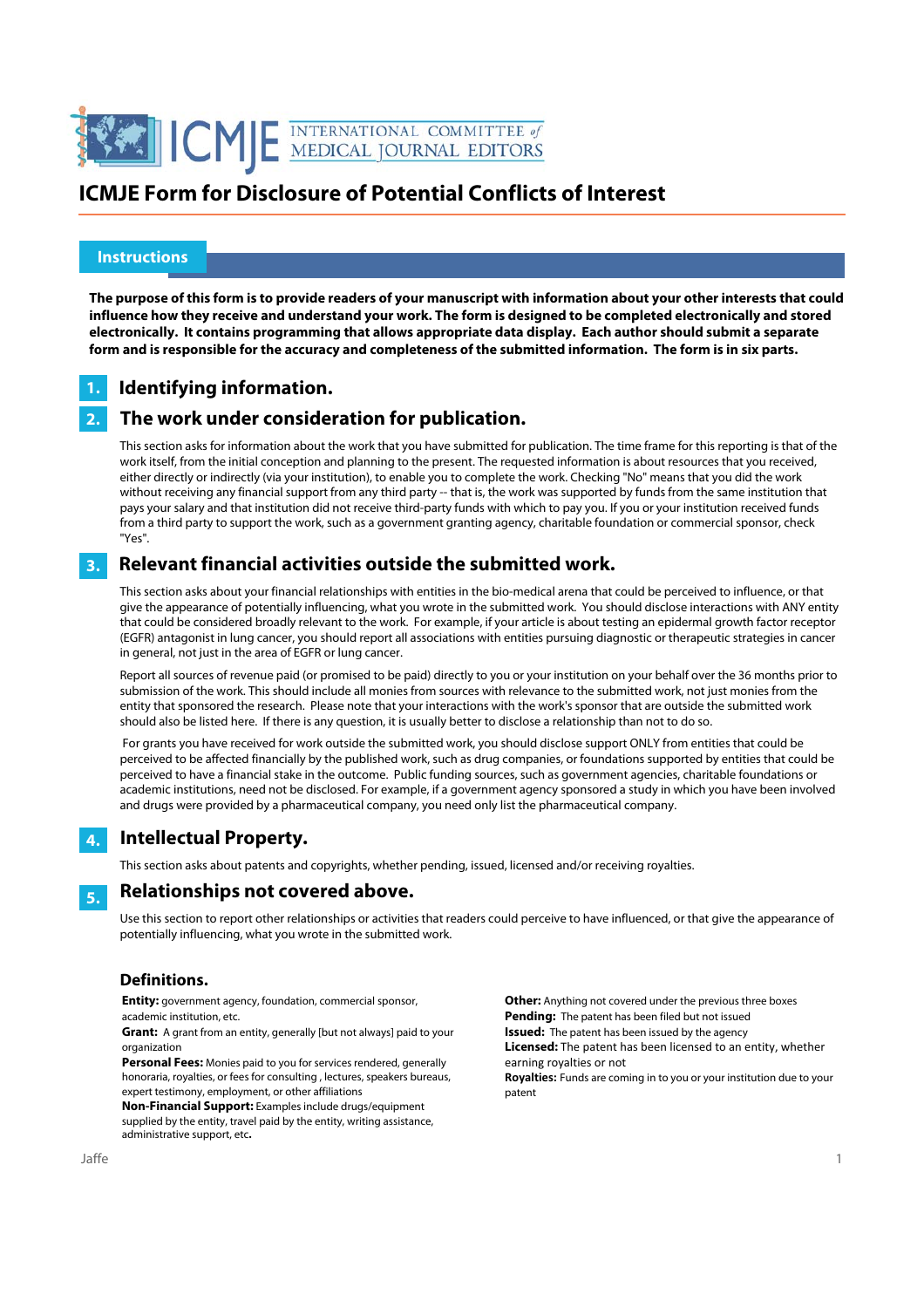

| <b>Section 1.</b><br><b>Identifying Information</b>                                                                                                                                                                                                                                                                                                                                                                                                            |                                                          |                                                        |  |  |  |
|----------------------------------------------------------------------------------------------------------------------------------------------------------------------------------------------------------------------------------------------------------------------------------------------------------------------------------------------------------------------------------------------------------------------------------------------------------------|----------------------------------------------------------|--------------------------------------------------------|--|--|--|
| 1. Given Name (First Name)<br>Elaine                                                                                                                                                                                                                                                                                                                                                                                                                           | 2. Surname (Last Name)<br>Jaffe                          | 3. Date<br>14-January-2014                             |  |  |  |
| 4. Are you the corresponding author?                                                                                                                                                                                                                                                                                                                                                                                                                           | $\nu$  No<br>Yes                                         | Corresponding Author's Name<br><b>Emilie Mamessier</b> |  |  |  |
| 5. Manuscript Title<br>Nature and importance of follicular lymphoma precursors                                                                                                                                                                                                                                                                                                                                                                                 |                                                          |                                                        |  |  |  |
| 6. Manuscript Identifying Number (if you know it)<br>HAEMATOL/2013/085548                                                                                                                                                                                                                                                                                                                                                                                      |                                                          |                                                        |  |  |  |
|                                                                                                                                                                                                                                                                                                                                                                                                                                                                |                                                          |                                                        |  |  |  |
| <b>Section 2.</b>                                                                                                                                                                                                                                                                                                                                                                                                                                              | The Work Under Consideration for Publication             |                                                        |  |  |  |
| Did you or your institution at any time receive payment or services from a third party (government, commercial, private foundation, etc.) for<br>any aspect of the submitted work (including but not limited to grants, data monitoring board, study design, manuscript preparation,<br>statistical analysis, etc.)?<br>Are there any relevant conflicts of interest?<br>Yes<br>  No<br>$\boldsymbol{\nu}$                                                     |                                                          |                                                        |  |  |  |
|                                                                                                                                                                                                                                                                                                                                                                                                                                                                |                                                          |                                                        |  |  |  |
| <b>Section 3.</b><br>Relevant financial activities outside the submitted work.                                                                                                                                                                                                                                                                                                                                                                                 |                                                          |                                                        |  |  |  |
| Place a check in the appropriate boxes in the table to indicate whether you have financial relationships (regardless of amount<br>of compensation) with entities as described in the instructions. Use one line for each entity; add as many lines as you need by<br>clicking the "Add +" box. You should report relationships that were present during the 36 months prior to publication.<br>Are there any relevant conflicts of interest?<br>No<br>Yes<br>V |                                                          |                                                        |  |  |  |
| <b>Section 4.</b>                                                                                                                                                                                                                                                                                                                                                                                                                                              |                                                          |                                                        |  |  |  |
|                                                                                                                                                                                                                                                                                                                                                                                                                                                                | <b>Intellectual Property -- Patents &amp; Copyrights</b> |                                                        |  |  |  |
| Do you have any patents, whether planned, pending or issued, broadly relevant to the work?<br>$\boldsymbol{v}$<br>No<br>Yes                                                                                                                                                                                                                                                                                                                                    |                                                          |                                                        |  |  |  |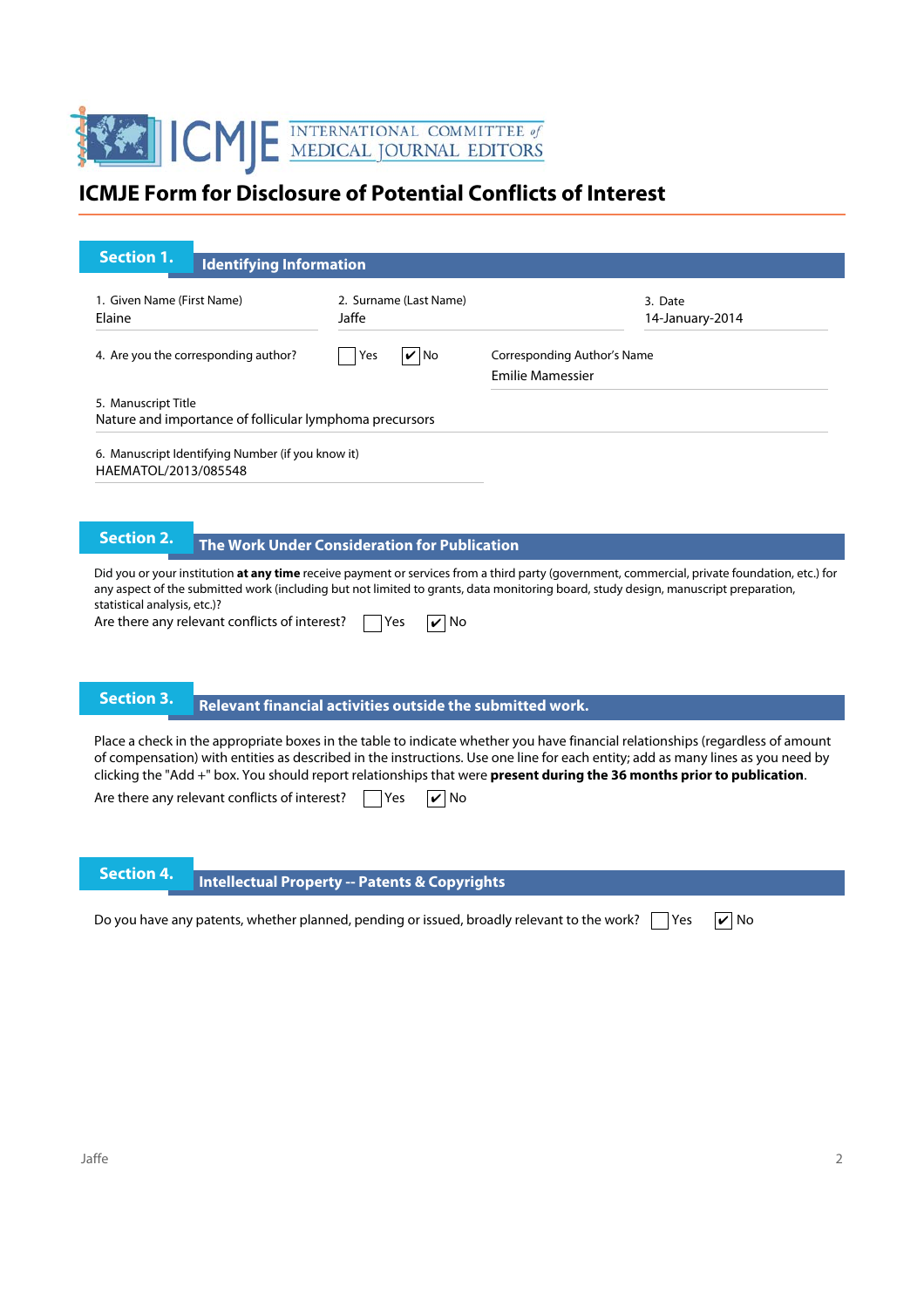

### **Section 5.** Relationships not covered above

Are there other relationships or activities that readers could perceive to have influenced, or that give the appearance of potentially influencing, what you wrote in the submitted work?

 $\Box$  Yes, the following relationships/conditions/circumstances are present (explain below):

 $\boxed{\mathbf{v}}$  No other relationships/conditions/circumstances that present a potential conflict of interest

At the time of manuscript acceptance, journals will ask authors to confirm and, if necessary, update their disclosure statements. On occasion, journals may ask authors to disclose further information about reported relationships.

## **Disclosure Statement Section 6.**

Based on the above disclosures, this form will automatically generate a disclosure statement, which will appear in the box below.

Dr. Jaffe has nothing to disclose.

#### **Evaluation and Feedback**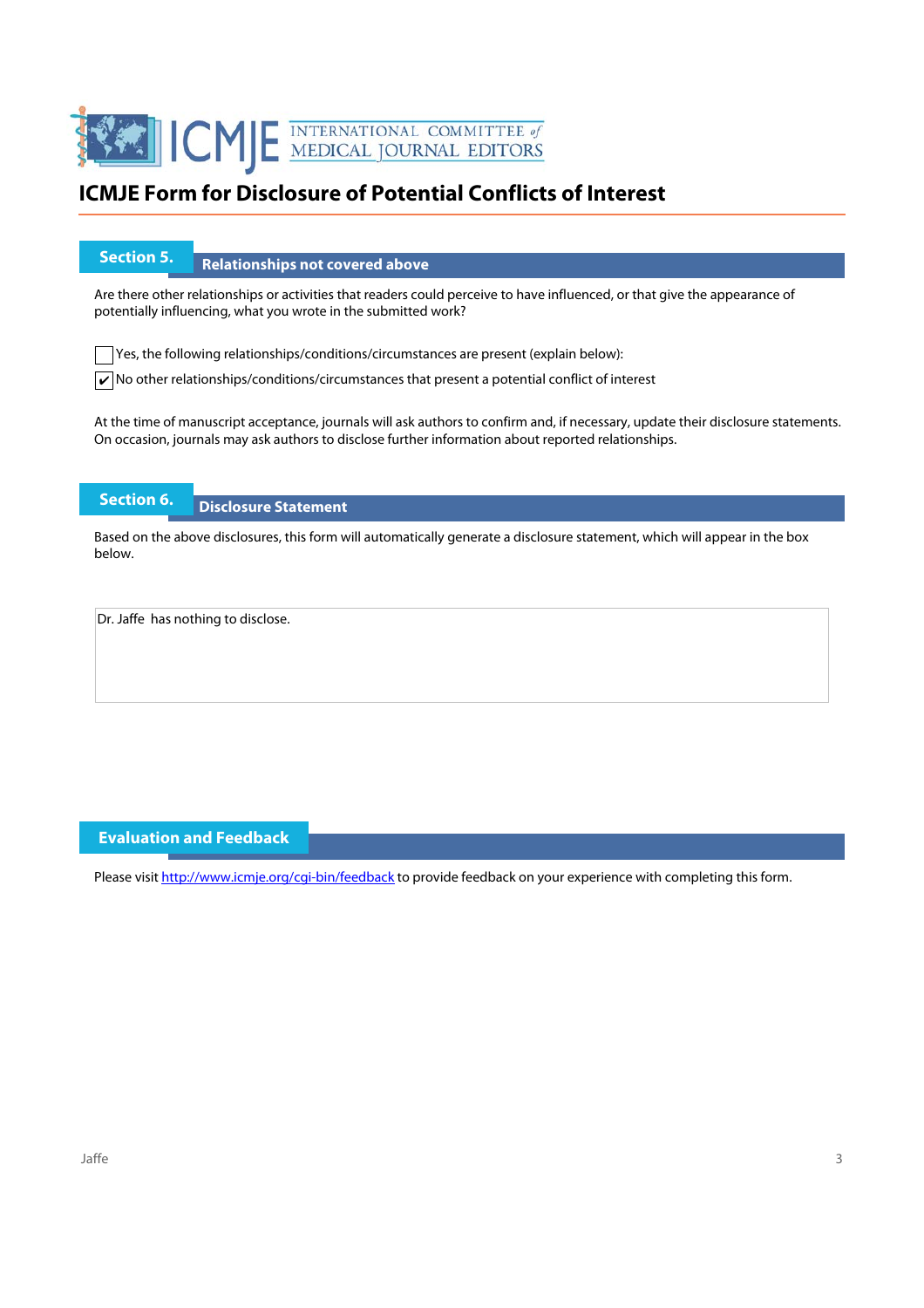

#### **Instructions**

**2.**

**The purpose of this form is to provide readers of your manuscript with information about your other interests that could influence how they receive and understand your work. The form is designed to be completed electronically and stored electronically. It contains programming that allows appropriate data display. Each author should submit a separate form and is responsible for the accuracy and completeness of the submitted information. The form is in six parts.** 

#### **Identifying information. 1.**

### **The work under consideration for publication.**

This section asks for information about the work that you have submitted for publication. The time frame for this reporting is that of the work itself, from the initial conception and planning to the present. The requested information is about resources that you received, either directly or indirectly (via your institution), to enable you to complete the work. Checking "No" means that you did the work without receiving any financial support from any third party -- that is, the work was supported by funds from the same institution that pays your salary and that institution did not receive third-party funds with which to pay you. If you or your institution received funds from a third party to support the work, such as a government granting agency, charitable foundation or commercial sponsor, check "Yes".

#### **Relevant financial activities outside the submitted work. 3.**

This section asks about your financial relationships with entities in the bio-medical arena that could be perceived to influence, or that give the appearance of potentially influencing, what you wrote in the submitted work. You should disclose interactions with ANY entity that could be considered broadly relevant to the work. For example, if your article is about testing an epidermal growth factor receptor (EGFR) antagonist in lung cancer, you should report all associations with entities pursuing diagnostic or therapeutic strategies in cancer in general, not just in the area of EGFR or lung cancer.

Report all sources of revenue paid (or promised to be paid) directly to you or your institution on your behalf over the 36 months prior to submission of the work. This should include all monies from sources with relevance to the submitted work, not just monies from the entity that sponsored the research. Please note that your interactions with the work's sponsor that are outside the submitted work should also be listed here. If there is any question, it is usually better to disclose a relationship than not to do so.

 For grants you have received for work outside the submitted work, you should disclose support ONLY from entities that could be perceived to be affected financially by the published work, such as drug companies, or foundations supported by entities that could be perceived to have a financial stake in the outcome. Public funding sources, such as government agencies, charitable foundations or academic institutions, need not be disclosed. For example, if a government agency sponsored a study in which you have been involved and drugs were provided by a pharmaceutical company, you need only list the pharmaceutical company.

### **Intellectual Property.**

This section asks about patents and copyrights, whether pending, issued, licensed and/or receiving royalties.

### **Relationships not covered above.**

Use this section to report other relationships or activities that readers could perceive to have influenced, or that give the appearance of potentially influencing, what you wrote in the submitted work.

### **Definitions.**

**Entity:** government agency, foundation, commercial sponsor, academic institution, etc.

**Grant:** A grant from an entity, generally [but not always] paid to your organization

**Personal Fees:** Monies paid to you for services rendered, generally honoraria, royalties, or fees for consulting , lectures, speakers bureaus, expert testimony, employment, or other affiliations

**Non-Financial Support:** Examples include drugs/equipment supplied by the entity, travel paid by the entity, writing assistance, administrative support, etc**.**

**Other:** Anything not covered under the previous three boxes **Pending:** The patent has been filed but not issued **Issued:** The patent has been issued by the agency **Licensed:** The patent has been licensed to an entity, whether earning royalties or not **Royalties:** Funds are coming in to you or your institution due to your patent

**4.**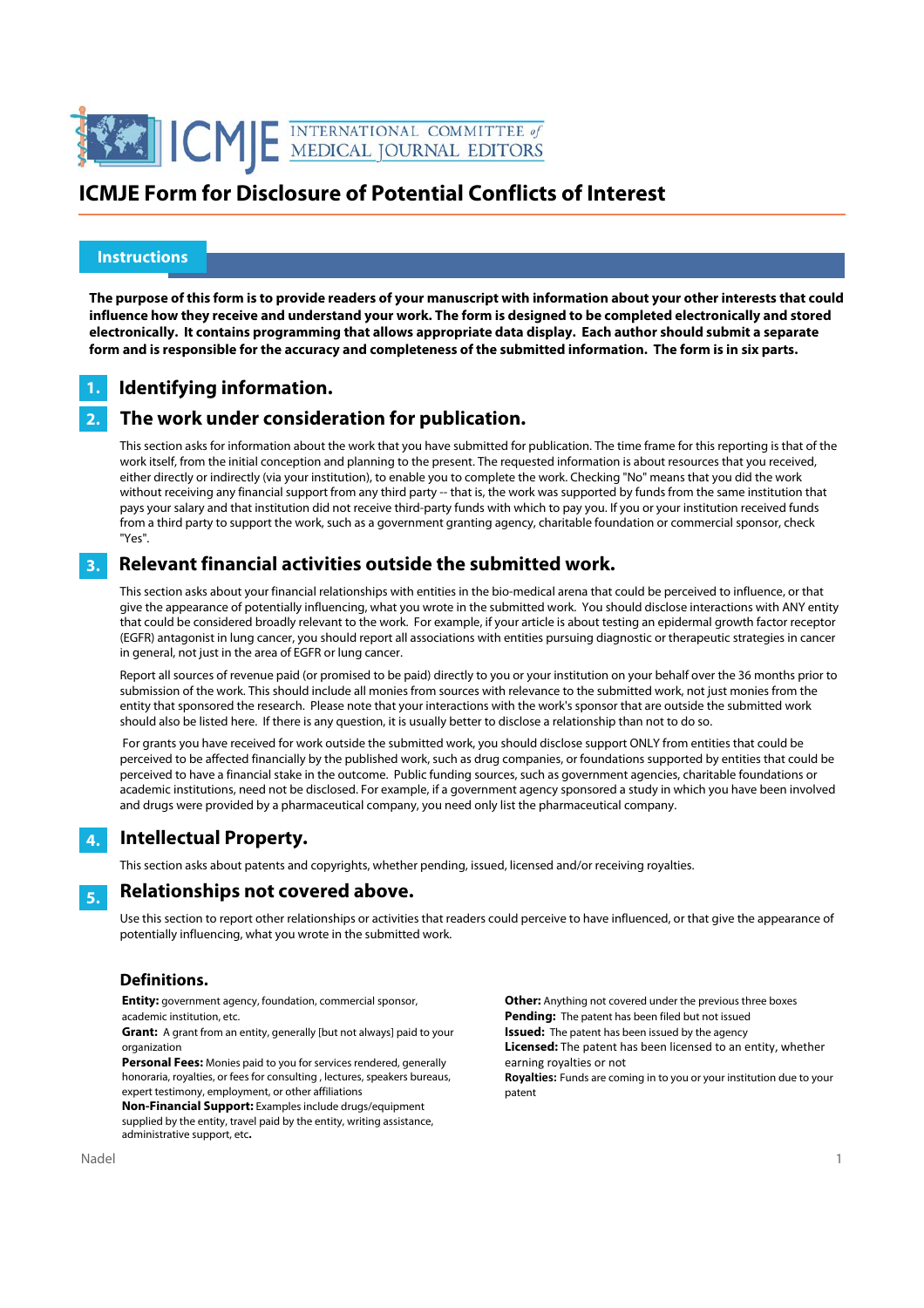

| <b>Section 1.</b><br><b>Identifying Information</b>                                                                                                                                                                                                                                                                                                                                                                                                            |                                                                                |                                                        |  |  |  |
|----------------------------------------------------------------------------------------------------------------------------------------------------------------------------------------------------------------------------------------------------------------------------------------------------------------------------------------------------------------------------------------------------------------------------------------------------------------|--------------------------------------------------------------------------------|--------------------------------------------------------|--|--|--|
| 1. Given Name (First Name)<br>Bertrand                                                                                                                                                                                                                                                                                                                                                                                                                         | 2. Surname (Last Name)<br>Nadel                                                | 3. Date<br>14-January-2014                             |  |  |  |
| 4. Are you the corresponding author?                                                                                                                                                                                                                                                                                                                                                                                                                           | Yes<br>$\nu$  No                                                               | Corresponding Author's Name<br><b>Emilie Mamessier</b> |  |  |  |
| 5. Manuscript Title<br>Nature and importance of follicular lymphoma precursors                                                                                                                                                                                                                                                                                                                                                                                 |                                                                                |                                                        |  |  |  |
| 6. Manuscript Identifying Number (if you know it)<br>HAEMATOL/2013/085548                                                                                                                                                                                                                                                                                                                                                                                      |                                                                                |                                                        |  |  |  |
|                                                                                                                                                                                                                                                                                                                                                                                                                                                                |                                                                                |                                                        |  |  |  |
| <b>Section 2.</b>                                                                                                                                                                                                                                                                                                                                                                                                                                              | The Work Under Consideration for Publication                                   |                                                        |  |  |  |
| Did you or your institution at any time receive payment or services from a third party (government, commercial, private foundation, etc.) for<br>any aspect of the submitted work (including but not limited to grants, data monitoring board, study design, manuscript preparation,<br>statistical analysis, etc.)?<br>Are there any relevant conflicts of interest?<br>Yes<br>  No<br>$\boldsymbol{\nu}$                                                     |                                                                                |                                                        |  |  |  |
|                                                                                                                                                                                                                                                                                                                                                                                                                                                                |                                                                                |                                                        |  |  |  |
|                                                                                                                                                                                                                                                                                                                                                                                                                                                                | <b>Section 3.</b><br>Relevant financial activities outside the submitted work. |                                                        |  |  |  |
| Place a check in the appropriate boxes in the table to indicate whether you have financial relationships (regardless of amount<br>of compensation) with entities as described in the instructions. Use one line for each entity; add as many lines as you need by<br>clicking the "Add +" box. You should report relationships that were present during the 36 months prior to publication.<br>Are there any relevant conflicts of interest?<br>No<br>Yes<br>V |                                                                                |                                                        |  |  |  |
| <b>Section 4.</b>                                                                                                                                                                                                                                                                                                                                                                                                                                              |                                                                                |                                                        |  |  |  |
|                                                                                                                                                                                                                                                                                                                                                                                                                                                                | <b>Intellectual Property -- Patents &amp; Copyrights</b>                       |                                                        |  |  |  |
| Do you have any patents, whether planned, pending or issued, broadly relevant to the work?<br>$\boldsymbol{v}$<br>No<br>Yes                                                                                                                                                                                                                                                                                                                                    |                                                                                |                                                        |  |  |  |